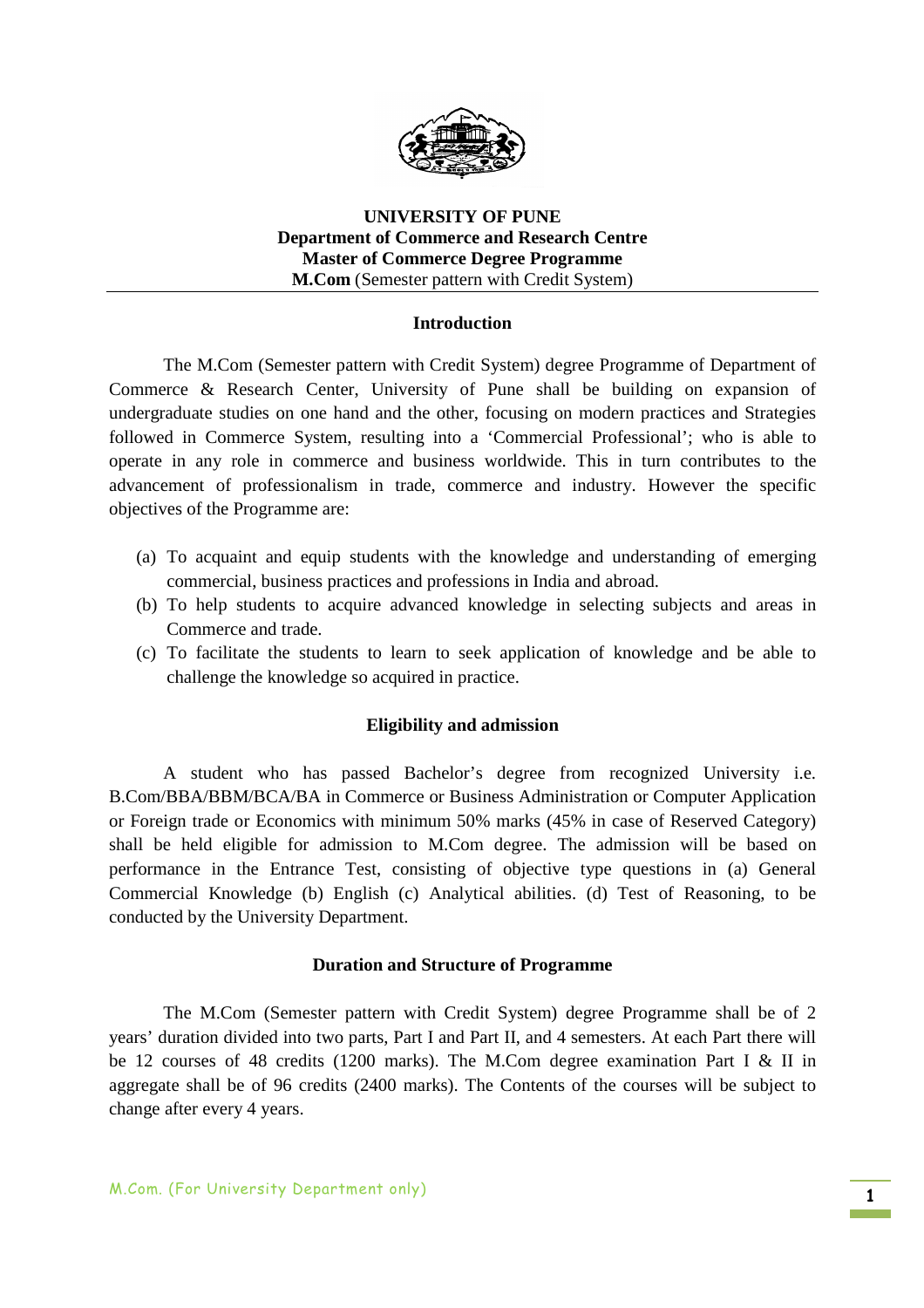## **THE LIST OF COURSES**

| <b>Semester I</b>   |                                  |                | <b>Semester II</b>                   |
|---------------------|----------------------------------|----------------|--------------------------------------|
| <b>Subject</b>      | Name of the subject              | <b>Subject</b> | Name of the subject                  |
| Code                |                                  | Code           |                                      |
| 1.1                 | Contemporary issues in           | 2.1            | Developmental economics and          |
|                     | <b>Indian Economics</b>          |                | <b>Business Environment</b>          |
| 1.2                 | <b>Statistical Methods</b>       | 2.2            | <b>Business Finance</b>              |
| 1.3                 | Organizational change and        | 2.3            | <b>Business Analytics and</b>        |
|                     | Development                      |                | Measurement tools                    |
| 1.4                 | <b>Cost and Management</b>       | 2.4            | <b>Business Strategy</b>             |
|                     | Accounting                       |                |                                      |
| 1.5                 | Quantitative Techniques for      | 2.5            | Business and professional skills     |
|                     | decision making.                 |                | for Excellence                       |
| 1.6                 | <b>Business Entrepreneurship</b> | 2.6            | <b>Research Methodology</b>          |
| <b>Semester III</b> |                                  |                | <b>Semester IV</b>                   |
| <b>Subject</b>      | Name of the subject              | <b>Subject</b> | Name of the subject                  |
| Code                |                                  | Code           |                                      |
| 3.1                 | E-Commerce                       | 4.1            | <b>Institutional Framework of</b>    |
|                     |                                  |                | Commerce                             |
| 3.2                 | Corporate Governance and         | 4.2            | Communication skills and             |
|                     | social responsibility            |                | <b>Management Information System</b> |
| 3.3                 | Regulatory Framework in          | 4.3            | <b>International Business</b>        |
|                     | Commerce                         |                |                                      |
| 3.4                 | Specialization:3 Papers with     | 4.4            | Specialization: 3 Papers with        |
|                     | optional project                 |                | optional project                     |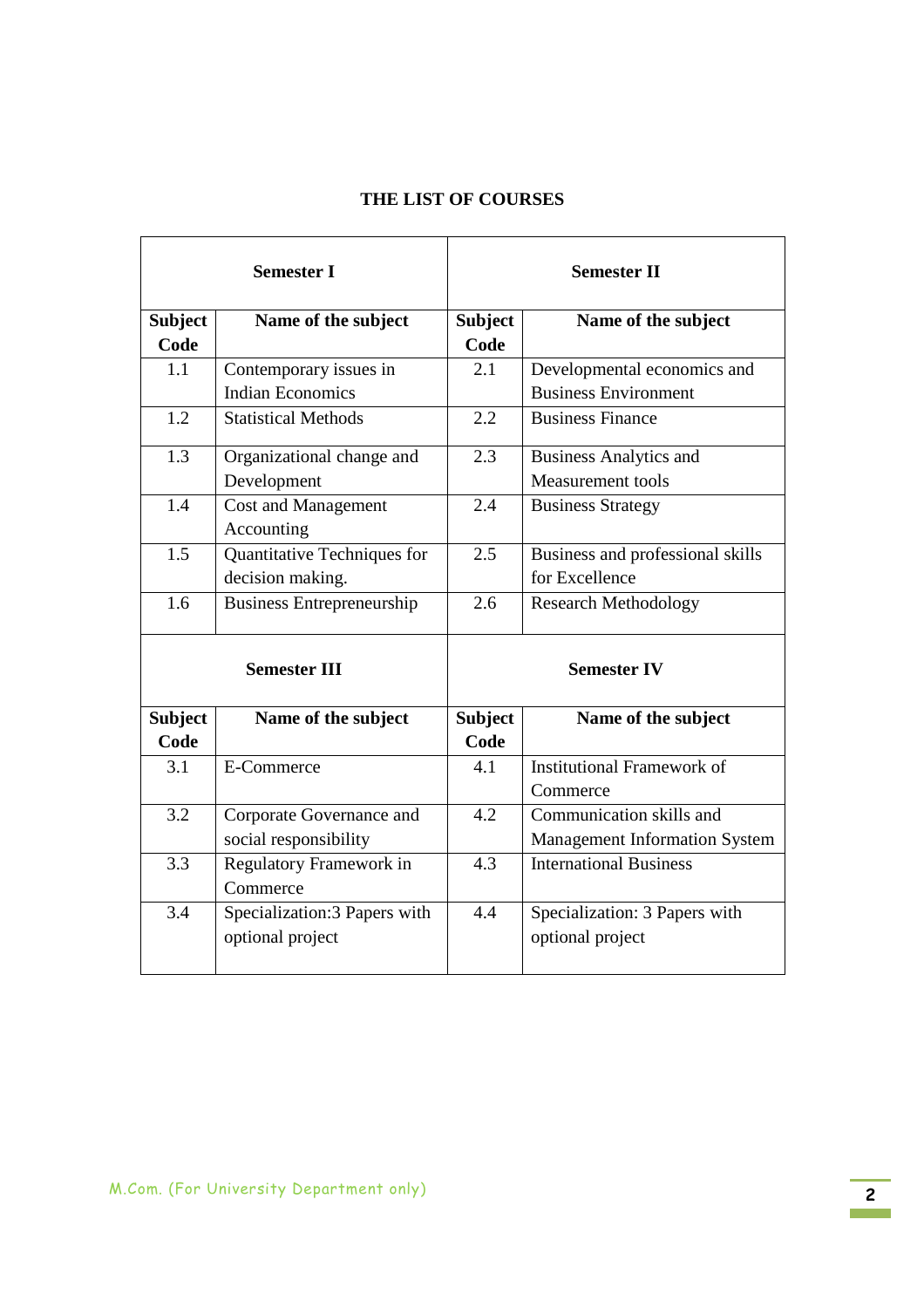### **List of special Subjects under various specializations.**

#### **1) Corporate Accounting and Financial Management**

- 1. Advanced Financial Accounting
- 2. Corporate Financial Reporting
- 3. Financial planning and control/Project work
- 4. Financial risk management
- 5. IFRS
- 6. New Trends in Accounting /Project Work

### **(2) Business practices and operations**

- 1. Modern Retailing operations
- 2. Logistics & supply chain Management
- 3. Service Business operations/Project
- 4. Agribusiness practices
- 5. CRM- Customer Relationship Management
- 6. Marketing Research/Project work

#### **(3) Banking and Finance**

- 1. Indian Financial System
- 2. Monetary and Fiscal Policies
- 3. Operational Banking/Project
- 4. Banking Technology and data Communication Services
- 5. Micro Finance
- 6. Financial Services/Project

**Project Work:** A student will be allowed to appear for Semester IV examination only after the satisfactory completion of Project work followed by submission of Project Report as per norms laid down by the Department. The project work is optional paper. It can be taken in lieu of paper 3 and 4 of Semester III and IV. Research Methodology is the optional subject for project work to be completed by the students. After completion of Semester II final Examination, a student shall be required to work on a project during Summer Vacation. The Project will be based (a) On the problem analysis & solution or actual work related to some establishment, firm or organization or (b) Acquisition of in-depth knowledge of any trade, industry, through visits, field activity, collection of data and information etc. The project work activities must be duly supported by documentary evidence to be endorsed by the Head or Guide. The objective of the project work is to gain knowledge by the student through exposure to Commercial activities and practices.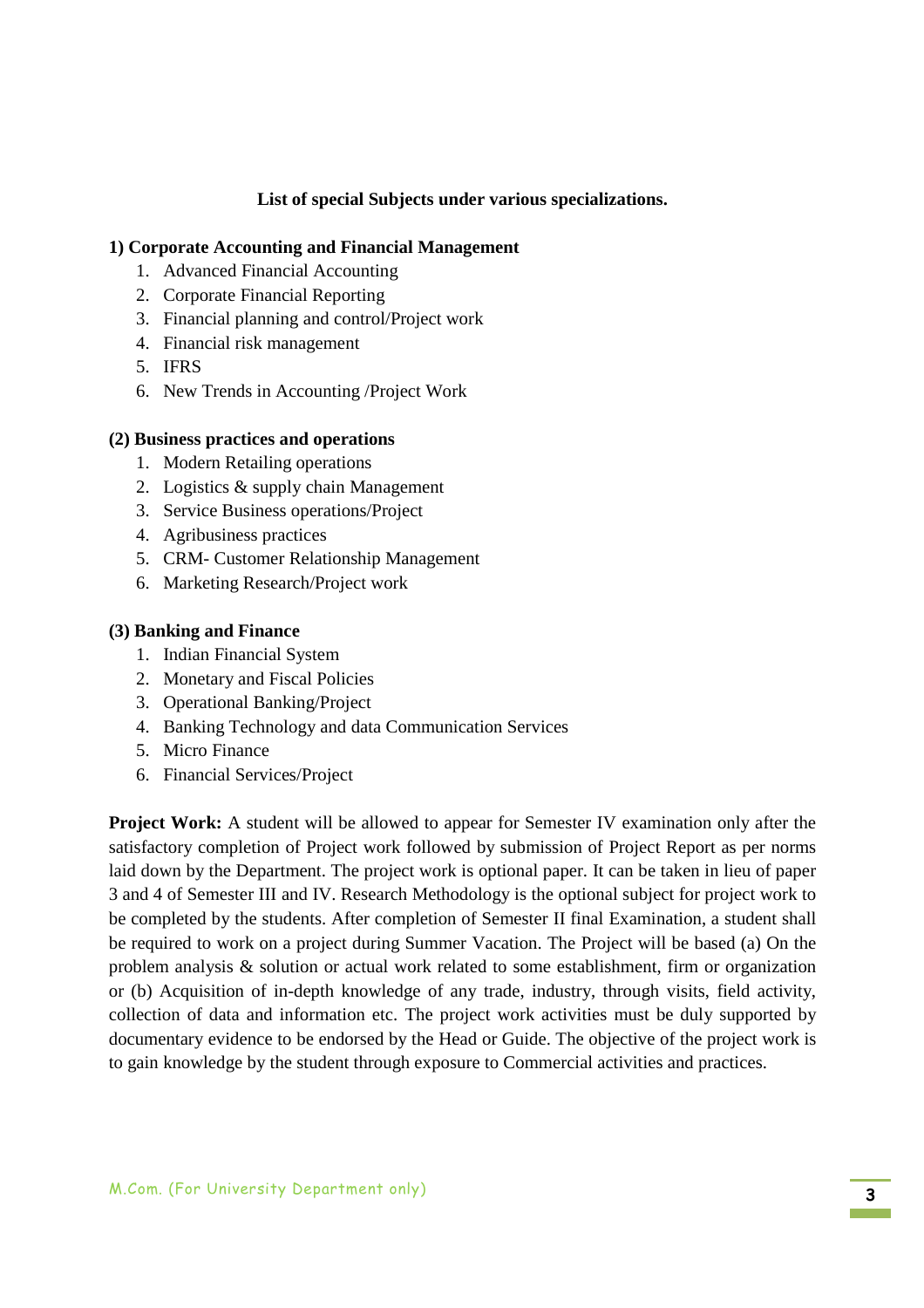### **Teaching Learning System**

There will be a "teaching-learning system" drafted for each course, containing 'Road Map' as given below indicating where the subject fits into overall Programme:

- (1) **Objectives** –To prepare student for various courses in subjects like Statistics, Accountancy, English and Computer application.
- (2) **Syllabus** –Each subject unit wise contains and learning outcomes of each subject has to be achieved at the end of each unit
- (3) **Guidance** –Guidance is provided for on study techniques and Weightage for each unit is provided.
- (4) **Reading and study resources**: following are the various reading and study resource materials: Core reading, Additional reading, website resource list, research organizations, professional bodies, Govt. and Non Govt. associations, firms and Broadcasting organizations (TV. Radio etc.)
- (5) **A prescribed list** Of study assignments, tutorial tests and seminars. to be completed by the student. The medium of instruction, examination and project report evaluation will be in English.

### **Scheme of examination and evaluation:**

The evaluation of students in each course shall consist of (a) Internal Examination that will be continuous; in the form of study assignments, Class Tests and Seminar carrying 50 marks and (b) External evaluation Semester – end examination consisting of written paper of 2 hour's duration carrying 50 marks each. For course no. C.M. 3.2-Project Report evaluation will be of 50 marks for Viva-voce based on Project Report and 50 marks for written evaluation of Project Report work. The total marks obtained in each course by the student will be converted into Grade points and Credits. Each course will carry 4 credits. The Grades will be determined on the basis of credits earned by the students. The rules as regards Examination, transfer of credits, declaration of result, award of class, ATKT etc will be the same as followed by the University Departments in Social Sciences and Humanities. They are as under:-

1. There will be no separate Passing head for internal & external examination. The marks of internal examination & marks of external examination shall have a 50:50 pattern.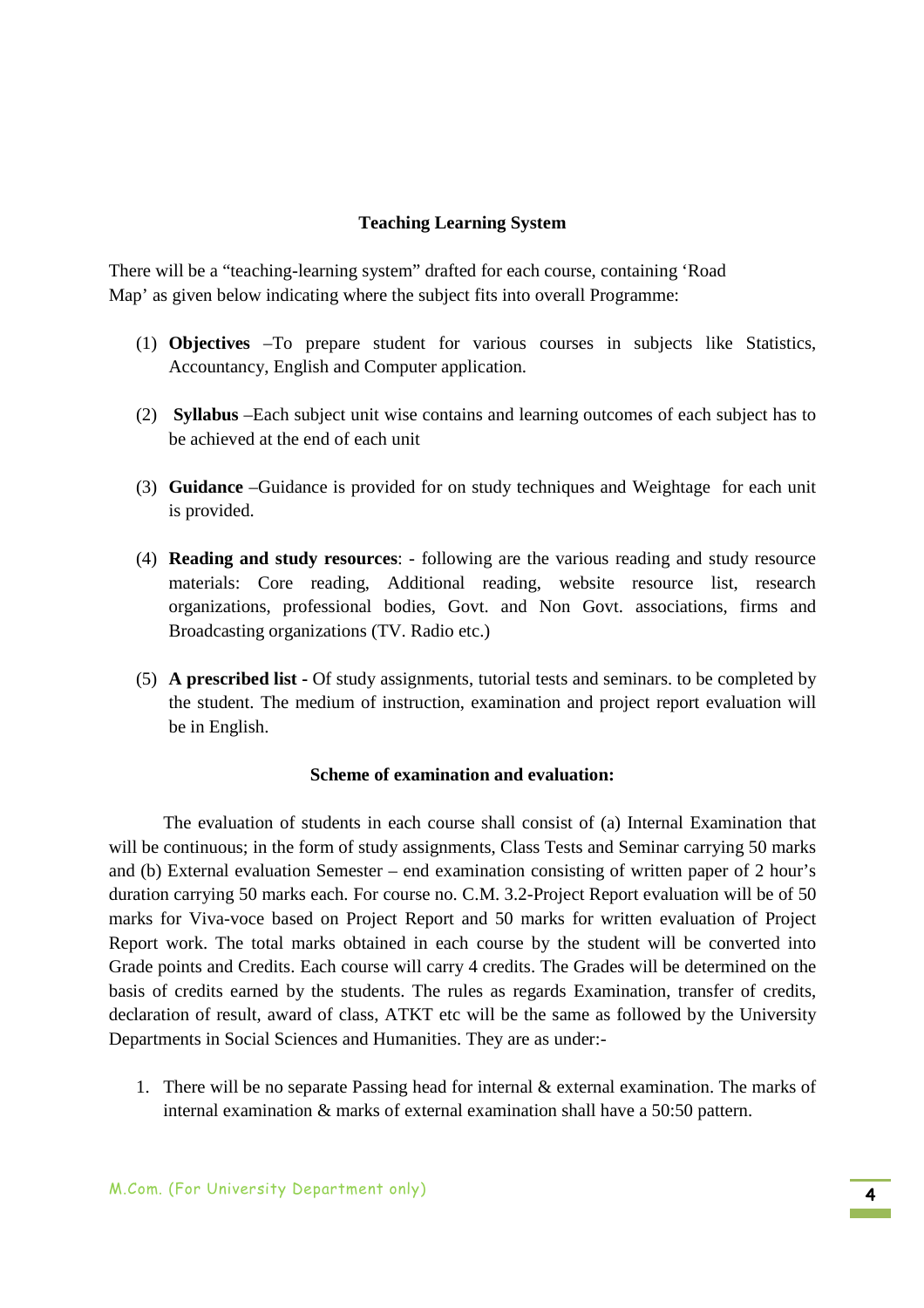- 2. A Student shall have to score 40% marks out of 100 together in internal & external examinations taken together.
- 3. A Student who fails to get 40 marks out of 100 shall be allowed to improve his marks in the concerned subject by appearing for backlog Examination.

#### **Admission to specific/additional course**

A student who has completed M.Com Part I or M.Com (Semester pattern with Credit System) degree course of the University of Pune may be allowed seek admission to any one additional elective courses taught in the Department. The student so admitted shall be required to pay fees prescribed. He will have to under go the system of teaching learning and examination He will be issued only Statement of marks after satisfactory completion of the courses. A student registered for any of the Master's degree Programme in any discipline in the University will also be allowed to complete 2 additional courses of M.Com either Elective or Compulsory in the Department by keeping separate term for the same. In that case he/she shall be entitled to get additional Certificate from the Department, against the payment of proportionate amount of Tuition and Examination fees. The Tuition and Other fees shall be prescribed by the University as per norms laid down for P.G. Courses. The M.Com. (Semester. Pattern with Credit System) will be introduced as follows – M.Com. Part I w.e.f. year 2008-09 and M.Com Part II w.e.f. year 2009-10.

> Dr. Sanjay S. Kaptan Head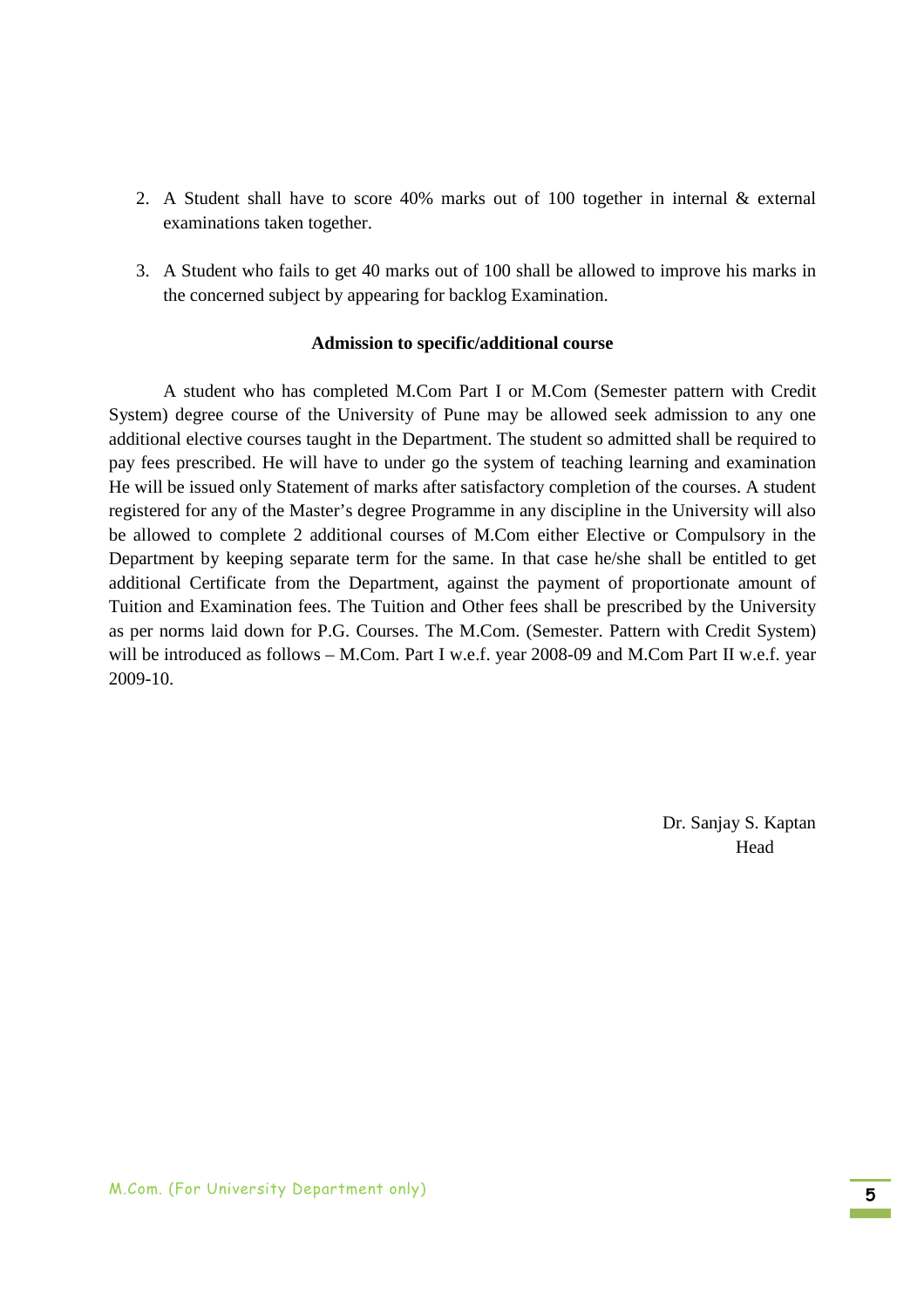## **LIST OF LEARNING ACTIVITIES AND ALLOCATION OF PERIODS**

## **M.Com I**

## **Semester I CM-1.1 Contemporary issues in Indian Economics**

|                         | To have clear and in-depth understanding of various Environmental |                      |  |
|-------------------------|-------------------------------------------------------------------|----------------------|--|
| <b>Objectives</b>       |                                                                   |                      |  |
| Unit No.                |                                                                   | <b>Instructional</b> |  |
|                         | <b>Topics</b>                                                     | <b>Hours</b>         |  |
| $\mathbf{1}$            | <b>Indian economy:</b>                                            | 12                   |  |
|                         | Overview of Indian economy, Major problems of Indian              |                      |  |
|                         | economy, Public, Private and Mixed Economy. Indian                |                      |  |
|                         | planning and its implementations. Public sector in the            |                      |  |
|                         | Indian economy: Role of public sector in the Indian               |                      |  |
|                         | economy, performance of the public sector and problems            |                      |  |
|                         | of the public sectors enterprises. Privatization of public        |                      |  |
|                         | sector enterprises, Private sector in the Indian economy:         |                      |  |
|                         | Role of the private sector, private sector in the post            |                      |  |
|                         | liberalization phase                                              |                      |  |
| $\boldsymbol{2}$        | <b>Study of Indian Demography:</b>                                | 12                   |  |
|                         | Meaning of Population Explosion, India's Population:              |                      |  |
|                         | Size and Growth Trends, Causes of the Rapid Growth of             |                      |  |
|                         | Population, Some Demographic Issues:<br>The<br><b>Sex</b>         |                      |  |
|                         | Compositions of Population in India: Age composition of           |                      |  |
|                         | Population and its Demographic Dividend.                          |                      |  |
| 3                       | <b>Perspectives on Indian Agriculture:</b>                        | 12                   |  |
|                         | Role of Agriculture in Indian Economy, nature of India's          |                      |  |
|                         | Agriculture, Cropping pattern in India, policies for              |                      |  |
|                         | and Rural Development:<br>Agriculture<br>Trends<br>in             |                      |  |
|                         | production<br>agriculture<br>and<br>productivity.<br>Green        |                      |  |
|                         | Revolution and its impacts, source of agricultural finance        |                      |  |
|                         | and their relative importance, Agricultural Marketing in          |                      |  |
|                         | India, Government Measures to improve the system of               |                      |  |
|                         | Agricultural marketing                                            |                      |  |
| $\overline{\mathbf{4}}$ | <b>Industrial scenario in India:</b>                              | 12                   |  |
|                         | Programmes of industrial development during the                   |                      |  |
|                         | planning period, problems of industrial development in            |                      |  |
|                         | India, some major industries of India: Iron and steel, jute       |                      |  |
|                         | industry, textile industry, sugar industry, cement industry.      |                      |  |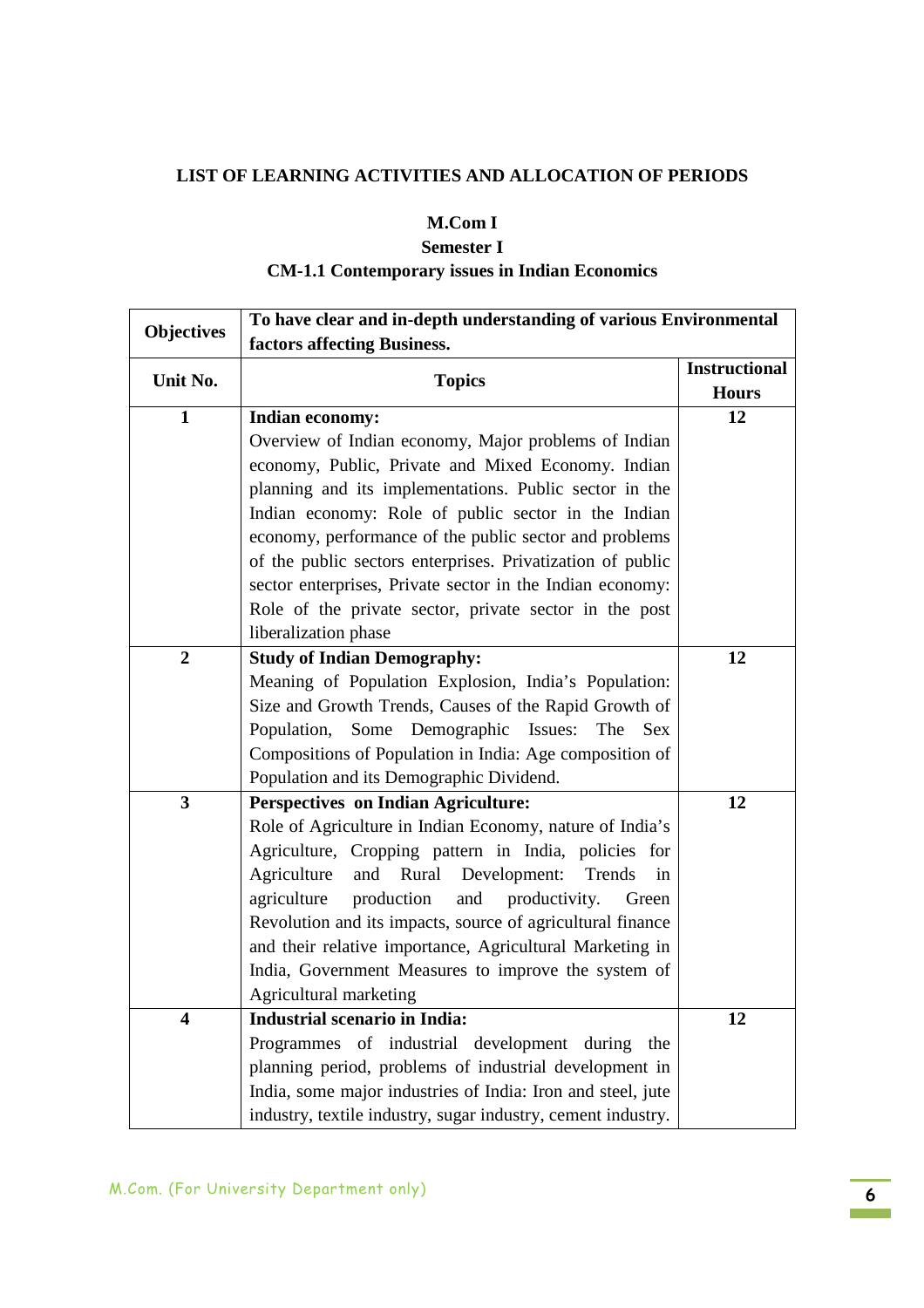| Small-scale and cottage industries: Definition of small-      |  |
|---------------------------------------------------------------|--|
| scale industries sector and problems of small-scale and       |  |
| cottage industries. Industrial policy: liberalization trends, |  |
| New industrial policy, 1991, appraisal of new industrial      |  |
| policy.                                                       |  |

| <b>Books</b>       |    | 1. Indian economy – Rudar Datt and K.P.M Sundharam (S Chand,      |  |
|--------------------|----|-------------------------------------------------------------------|--|
| <b>Recommended</b> |    | New Delhi)                                                        |  |
|                    |    | 2. Indian Economy – S. K. Mishra and V. K. Puri(S Chand, New      |  |
|                    |    | Delhi 26 Edition, 2008)                                           |  |
|                    |    | 3. International economics – Curry Jeffrey Edmund $(3rd$ Edition, |  |
|                    |    | Himalaya publishing house)                                        |  |
|                    |    | 4. Business Environment – Francis Cherunilum (Himalaya            |  |
|                    |    | publishing house)                                                 |  |
|                    |    | 5. Business environment – Aswathappa. (Himalaya)                  |  |
|                    |    | 6. Macro Economics – Dr. Abha Mittal, (Taxmann)                   |  |
|                    | 7. | Business Environment – P. Chigandram (Taxmann)                    |  |
|                    |    | 8. Economic Environment of Business- B. Ghosh (Taxmann)           |  |

## **Journals:**

- 1. Yojana
- 2. Facts for you
- 3. Economic and political weekly
- 4. World of work
- 5. Vanijya

### **Website:**

- 1. http://www.econolib.org
- 2. www.getfirefox.com
- 3. http//carriers.getcapital.India.com

| Sr. No.        | <b>Activities</b> | <b>Learning Hours</b> |
|----------------|-------------------|-----------------------|
|                | Quizzes           | ∍                     |
| $\mathfrak{D}$ | Assignments       | 3                     |
| 3              | Class room tests  | 3                     |
|                | Group discussion  | 3                     |
| 5              | Game/Role plays   | 3                     |
| 6              | Case Study        | 3                     |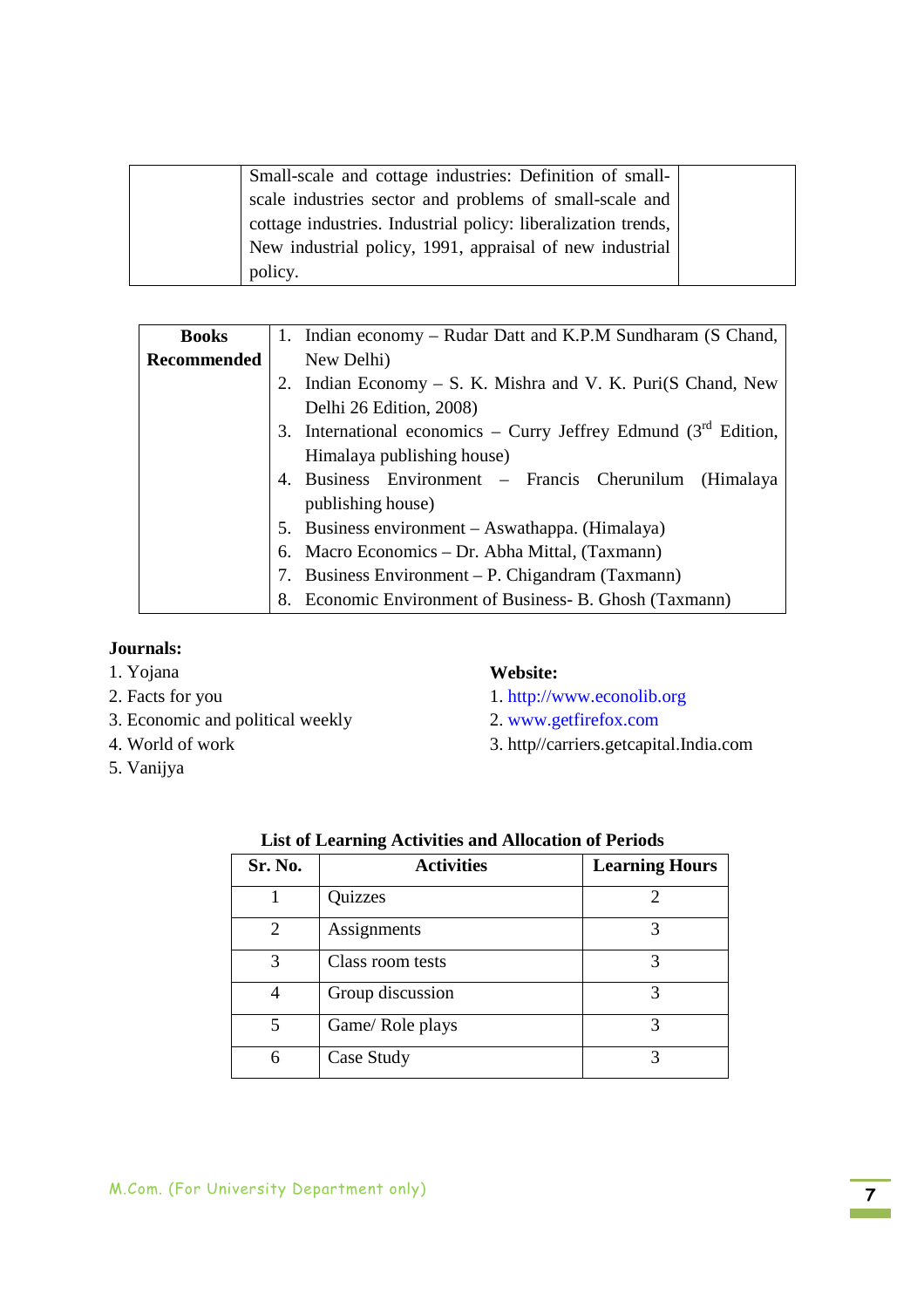## **Semester I**

## **CM-1.2 Statistical Methods**

| <b>Objectives</b>       | The objective of this course is to make the student learn the<br>application of statistical tools and techniques for business analysis<br>and research. |                                      |
|-------------------------|---------------------------------------------------------------------------------------------------------------------------------------------------------|--------------------------------------|
| Unit No.                | <b>Topics</b>                                                                                                                                           | <b>Instructional</b><br><b>Hours</b> |
| $\mathbf{1}$            | <b>Sampling and data collection:</b>                                                                                                                    | 12                                   |
|                         | Sampling and non-sampling (profitability and non<br>profitability) method, Sampling and non-sampling<br>Errors.                                         |                                      |
| $\boldsymbol{2}$        | Parametric and Non parametric tests and association                                                                                                     | 08                                   |
|                         | of attributes:                                                                                                                                          |                                      |
|                         | Chi-square, Test and Goodness of Fit, Meaning of                                                                                                        |                                      |
|                         | Degree                                                                                                                                                  |                                      |
|                         | of Freedom, application of Chi Square test, T-Test, F-                                                                                                  |                                      |
|                         | Test and Innova.                                                                                                                                        |                                      |
| 3                       | <b>Association of attributes:</b>                                                                                                                       | 12                                   |
|                         | Meaning,<br>Difference<br>Between<br>Correlation<br>and<br>Association,                                                                                 |                                      |
|                         | Class Frequency, Order of Classes and class frequencies,                                                                                                |                                      |
|                         | Ultimate class frequencies, Yule's Co-efficient of                                                                                                      |                                      |
|                         | Association, Consistency of Data.                                                                                                                       |                                      |
| $\overline{\mathbf{4}}$ | <b>Index Number:</b>                                                                                                                                    | 08                                   |
|                         | Meaning and Types, Problems in the Construction of                                                                                                      |                                      |
|                         | Index                                                                                                                                                   |                                      |
|                         | Numbers, Methods of Constructing Index Numbers.                                                                                                         |                                      |
|                         | Test of Adequacy of Index Numbers Formulate.                                                                                                            |                                      |
|                         | <b>Analysis of time series:</b>                                                                                                                         | 08                                   |
|                         | Utility of time series analysis, components of time series,                                                                                             |                                      |
|                         | preliminary, adjustments before analysis of time series,                                                                                                |                                      |
| 5                       | methods of measuring trend with merits and limitations,                                                                                                 |                                      |
|                         | selecting the type of trend with merits and limitations,                                                                                                |                                      |
|                         | methods of measuring seasonal variations with merits                                                                                                    |                                      |
|                         | and limitations. Last square to fit straight-line trend,                                                                                                |                                      |
|                         | moving average method.                                                                                                                                  |                                      |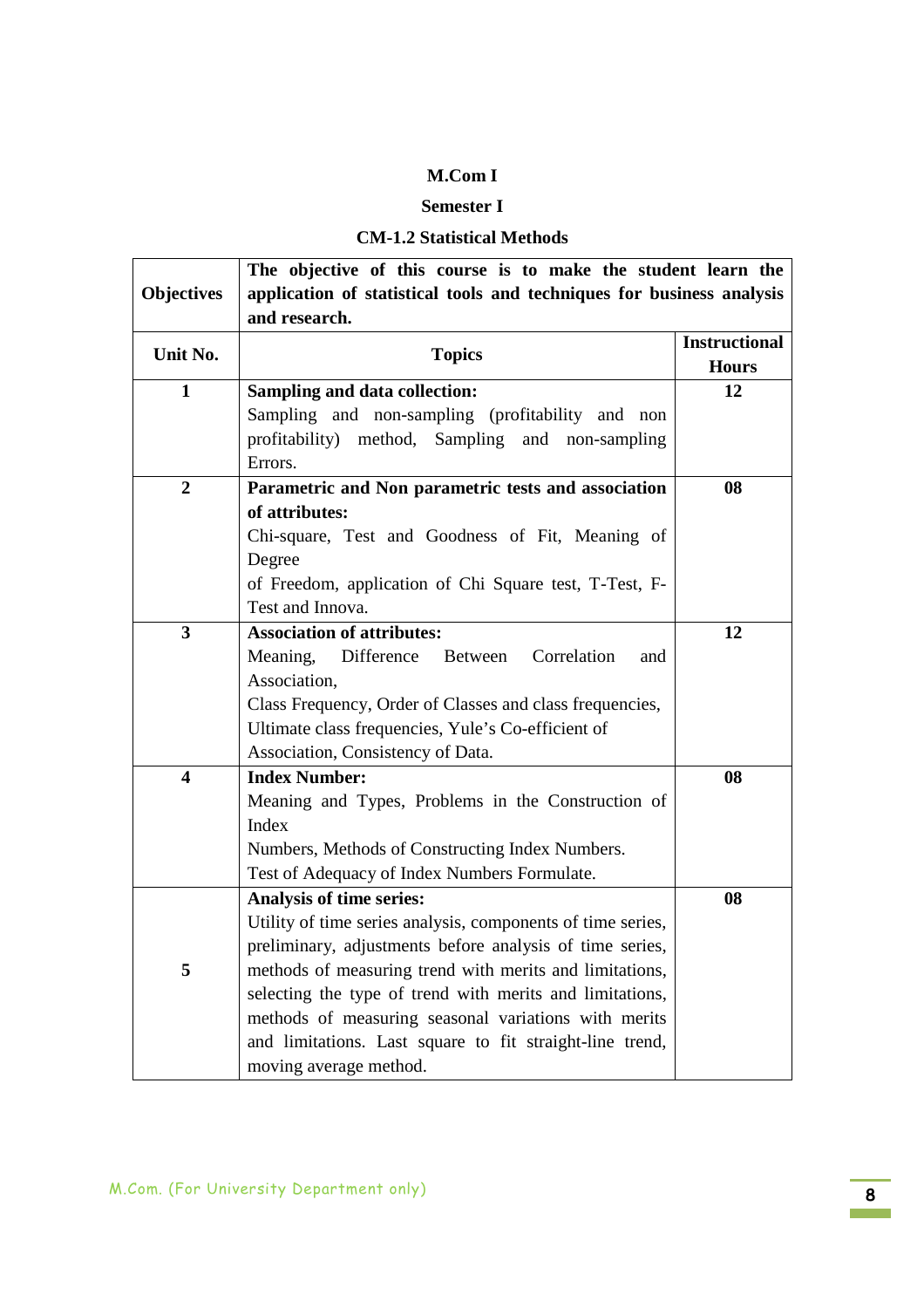| <b>Books</b>       | <b>Reference Books:</b>                                                  |
|--------------------|--------------------------------------------------------------------------|
| <b>Recommended</b> | 1. Statistics for business and economics: by Hood R.P (Publisher:        |
|                    | Mac million, NewDelhi)                                                   |
|                    | 2. Statistics for management: by Levin Richard I and David S.            |
|                    | Rubin (Publisher – Prentice Hall, Delhi)                                 |
|                    | 3. Fundamentals of statistics: by S. G. Gupta. (6 <sup>th</sup> Edition, |
|                    | Himalaya publishing house)                                               |
|                    | 4. Statistics: theory, methods and application: by D. C. Sancheti,       |
|                    | V. K. Kapoor(Publisher $- S$ Chand)                                      |
|                    | 5. Statistical methods: by S. C. Gupta & V. K. Kapoor. (Applied          |
|                    | Statistics by Bowley.)                                                   |
|                    | 6. Statistics for Management $-$ T. N. Shrivastav (Tata McGrow           |
|                    | hill company, New Delhi)                                                 |
|                    | 7. Comprehensive Statistical Method – P. N. Arora, Sumeet                |
|                    | Arora, S. Arora (S. Chand & company Ltd, New Delhi)                      |

| Sr. No. | <b>Activities</b> | <b>Learning Hours</b> |
|---------|-------------------|-----------------------|
|         | Quizzes           |                       |
|         | Assignments       |                       |
|         | Class room tests  |                       |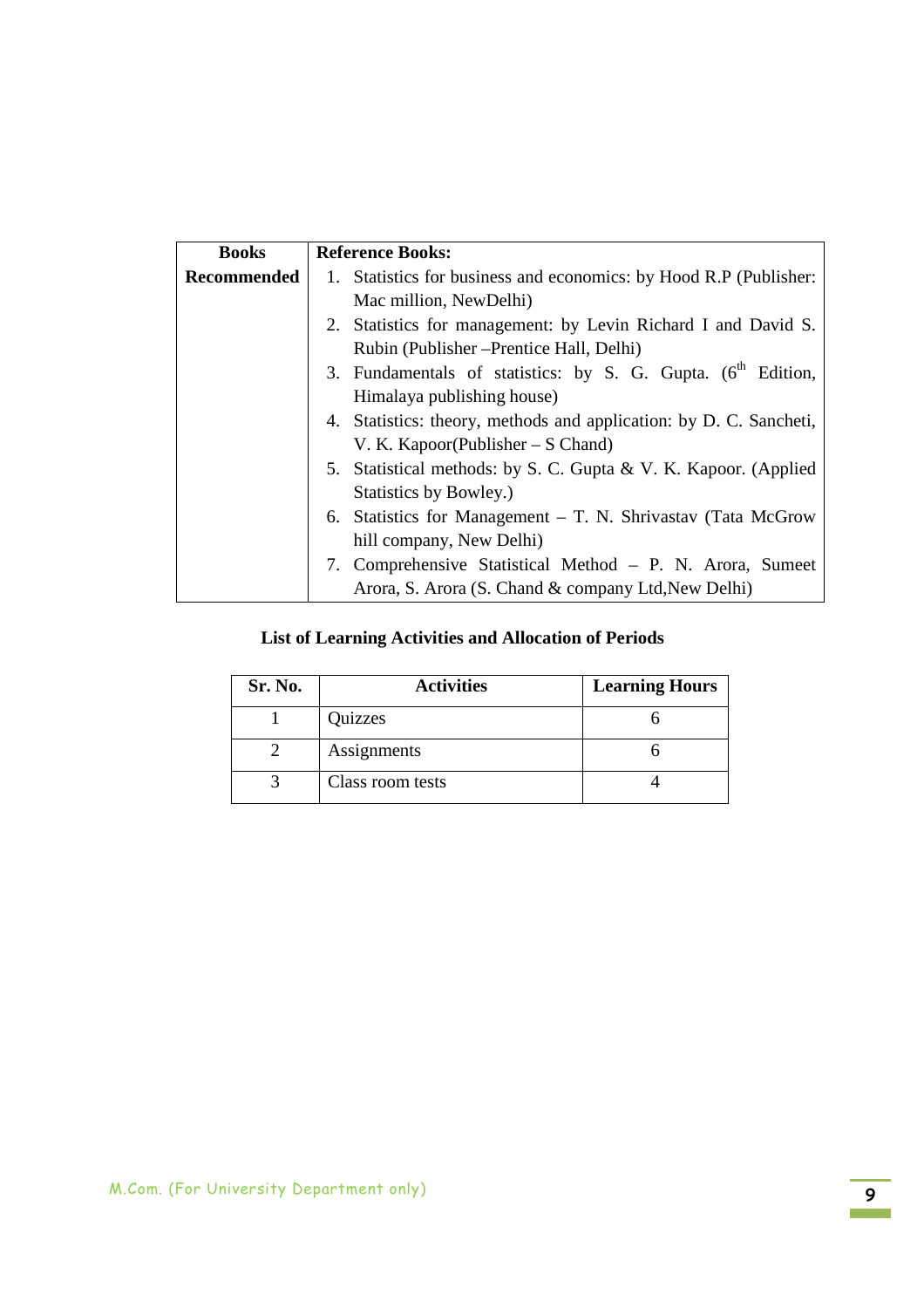## **Semester I**

# **CM-1.3 Organizational Change and Development**

| <b>Objectives</b>         | To familiarize the students with basic organizational process to bring |                      |  |
|---------------------------|------------------------------------------------------------------------|----------------------|--|
|                           | about organizational effectiveness and change.                         |                      |  |
| Unit No.<br><b>Topics</b> |                                                                        | <b>Instructional</b> |  |
|                           |                                                                        | <b>Hours</b>         |  |
| $\mathbf{1}$              | <b>Organization and Organizational Structure:</b>                      | 12                   |  |
|                           | Meaning and concept of an organization; Nature of an                   |                      |  |
|                           | organization; Principles of organization; Organizational               |                      |  |
|                           | structure; Necessity of organizational structure; factors              |                      |  |
|                           | affecting the organizational structure; benefits of an                 |                      |  |
|                           | organizational structure; significance of organization                 |                      |  |
|                           | organization<br>stages<br>of<br>structure;<br>structure<br>and         |                      |  |
|                           | characteristic features of organization structure.                     |                      |  |
| $\boldsymbol{2}$          | <b>Managing Change in Organizational Development:</b>                  | 12                   |  |
|                           | Meaning and concept, causes of change; Types of                        |                      |  |
|                           | change; objectives of change; Resistance to change;                    |                      |  |
|                           | Reasons for resist to change, overcoming resistance to                 |                      |  |
|                           | change; suggestion for overcoming resistance to change;                |                      |  |
|                           | Kinds of organizational change. Management of change;                  |                      |  |
|                           | stages for effective change management; alternative                    |                      |  |
|                           | change management approaches; change and<br>self                       |                      |  |
|                           | development.                                                           |                      |  |
| 3                         | <b>Culture and Climate of Organization:</b>                            | 12                   |  |
|                           | Introduction; characteristics of organizational cultures;              |                      |  |
|                           | guidelines for change culture; dimensions of culture;                  |                      |  |
|                           | Nature of culture; consequences of organizational                      |                      |  |
|                           | cultures; types of organizational culture. Creating and                |                      |  |
|                           | maintaining a culture; developing organizational culture;              |                      |  |
|                           | changing organizational culture.                                       |                      |  |
| 4                         | <b>Organizational Effectiveness:</b>                                   | 12                   |  |
|                           | Factors affecting organizational effectiveness; Model of               |                      |  |
|                           | organizational<br>effectiveness;<br>perspectives<br>of                 |                      |  |
|                           | effectiveness; participation and effectiveness; style and              |                      |  |
|                           | effectiveness; Factors causing ineffectiveness through                 |                      |  |
|                           | adaptive-coping cycle; Management effectiveness versus                 |                      |  |
|                           | leadership effectiveness.                                              |                      |  |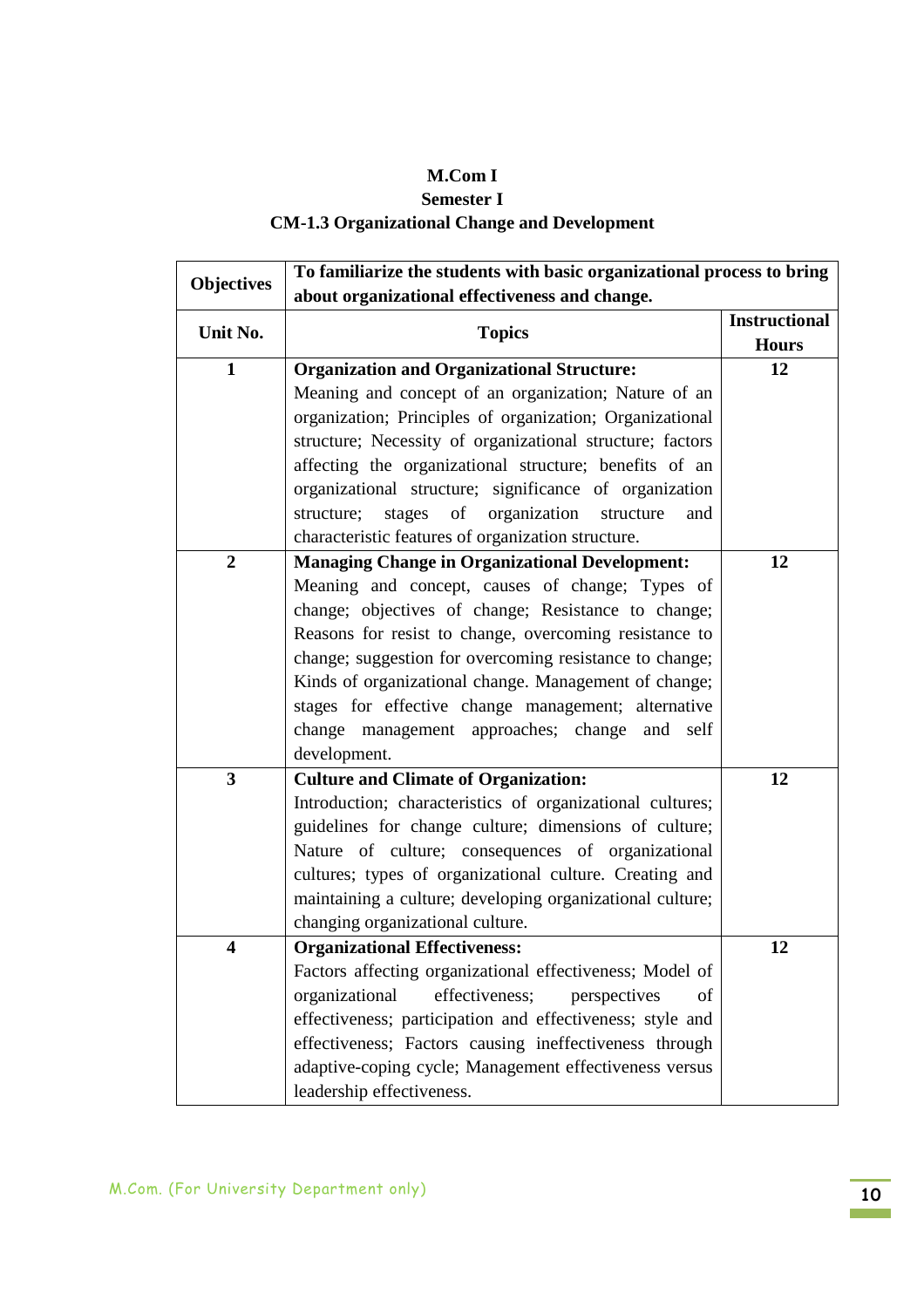| <b>Books</b> | 1. Modern organization development and change, Principles and |  |
|--------------|---------------------------------------------------------------|--|
| Recommen     | practices-J.N. Jain and P.P. Singh                            |  |
| ded          | 2. Human Resource Management by Robbins (Jaico Publishing     |  |
|              | house, Mumbai)                                                |  |
|              | 3. Human Resource Management - P. Subbha Rao( Himalaya        |  |
|              | Publishing house)                                             |  |
|              | 4. Human Resource Management and Personal Management –        |  |
|              | Aswathappa (Tata MaGraw Hill, New Delhi)                      |  |
|              | 5. Organizational Behavior: A new look- Niraj Kumar, (Himalya |  |
|              | Publishing)                                                   |  |
|              | 6. Change Management – Murthy, C. S. V. (Himalaya publishing) |  |

### **Journals:**

- 1. World of work
- 2. Business perspectives
- **3.** I.S.T.D. Journal

### **Website:**

- 1. http://www.sun.com/executive/reading
- 2. http//curious.cat.com/management

| Sr. No. | <b>Activities</b>                       | <b>Learning Hours</b> |
|---------|-----------------------------------------|-----------------------|
|         | Quizzes                                 |                       |
|         | Assignments                             |                       |
| 3       | Class room tests                        |                       |
|         | Group discussion                        |                       |
| 5       | Game/ Role plays / Competitions         |                       |
| 6       | Case Study/Application oriented problem |                       |
|         | solving                                 |                       |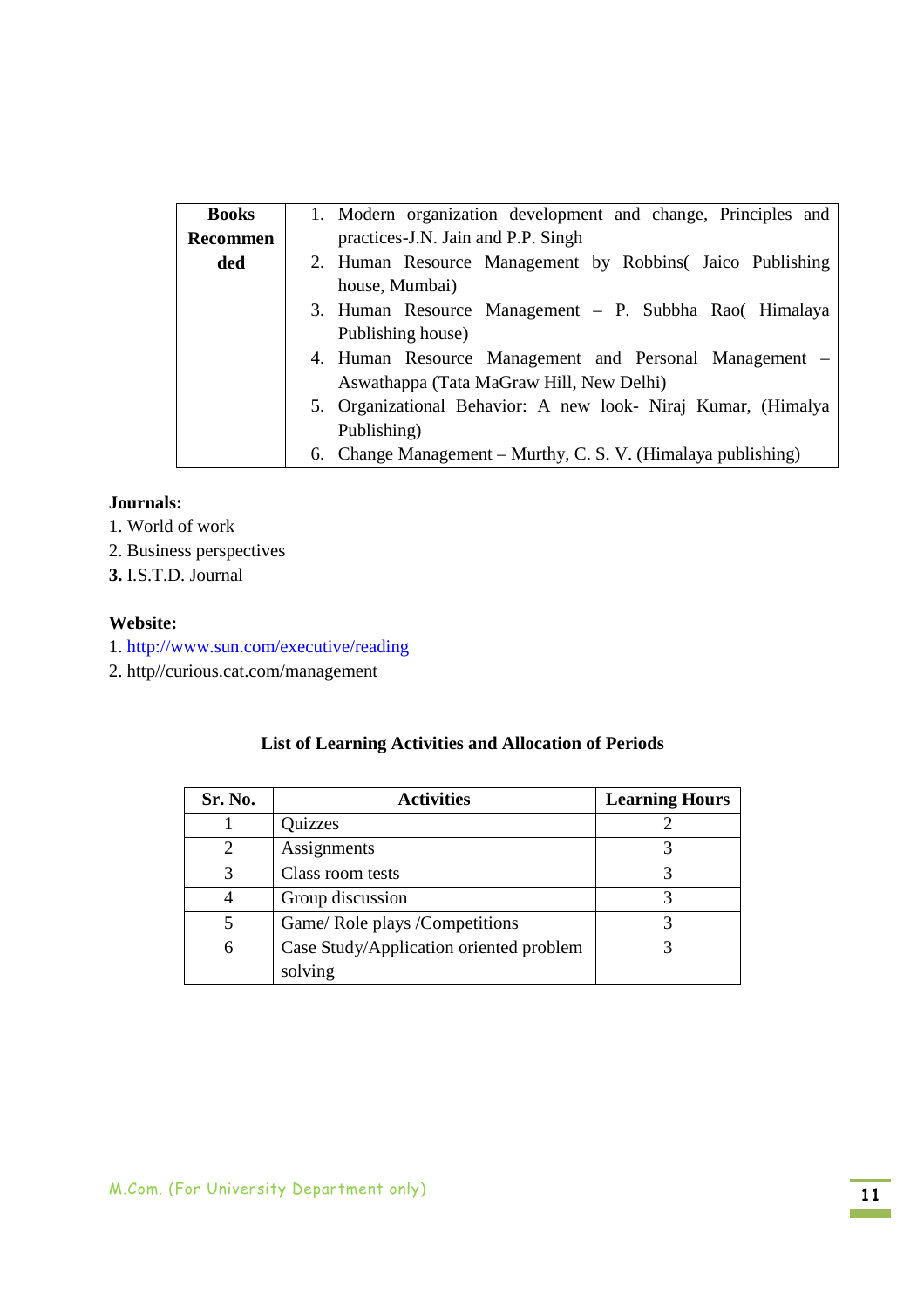## **Semester I**

## **CM-1.4 Cost and Management Accounting**

|                         | The objective of this course is to enable students understand cost and |                      |
|-------------------------|------------------------------------------------------------------------|----------------------|
| <b>Objectives</b>       | management accounting tools and techniques used in modern              |                      |
|                         | business.                                                              |                      |
| Unit No.                | <b>Topics</b>                                                          | <b>Instructional</b> |
|                         |                                                                        | <b>Hours</b>         |
| $\mathbf{1}$            | Introduction to cost and management accounting:                        | 08                   |
|                         | Management accounting as an area of accounting,                        |                      |
|                         | Management accounting and managerial decisions,                        |                      |
|                         | accountant's position,<br>management<br>role<br>and                    |                      |
|                         | Management<br>Accounting<br>responsibilities.<br>and                   |                      |
|                         | Financial Accounting; Cost accounting and decision                     |                      |
|                         | making. Information systems<br>and<br>management                       |                      |
|                         | decision making, improvements in information for                       |                      |
|                         | management decision making.                                            |                      |
| $\boldsymbol{2}$        | <b>Analyzing financial statements:</b>                                 | 12                   |
|                         | 1. Funds flow statement                                                |                      |
|                         | 2. Cash flow statement                                                 |                      |
| $\overline{\mathbf{3}}$ | <b>Standard Costing:</b>                                               | 12                   |
|                         | Standard costing as a control technique, method of                     |                      |
|                         | cost control, objects of standard costing method.                      |                      |
|                         | <b>Analysis of variance:</b>                                           |                      |
|                         | Meaning, importance, kinds of variances and their                      |                      |
|                         | uses: material, Labour.                                                |                      |
| $\overline{\mathbf{4}}$ | <b>Marginal Costing:</b>                                               | 8                    |
|                         | Concept of marginal costing, $cost - volume - profit -$                |                      |
|                         | analysis, break even analysis, assumptions<br>and                      |                      |
|                         | practical applications of break even analysis.                         |                      |
|                         | <b>Budgeting:</b>                                                      |                      |
|                         | Definitions of budget, essential of budgeting, types of                |                      |
|                         | budget, functional, master etc. fixed and flexible                     |                      |
|                         | budget, problems on cash budget and flexible budget.                   |                      |
|                         | <b>Reporting and Methods system:</b>                                   | 8                    |
|                         | Introduction and information; Definition; importance                   |                      |
| 5                       | objects of management information system;<br>οf                        |                      |
|                         | characteristics; principles; measurement reporting                     |                      |
|                         | system; Modes of reporting-statement,                                  |                      |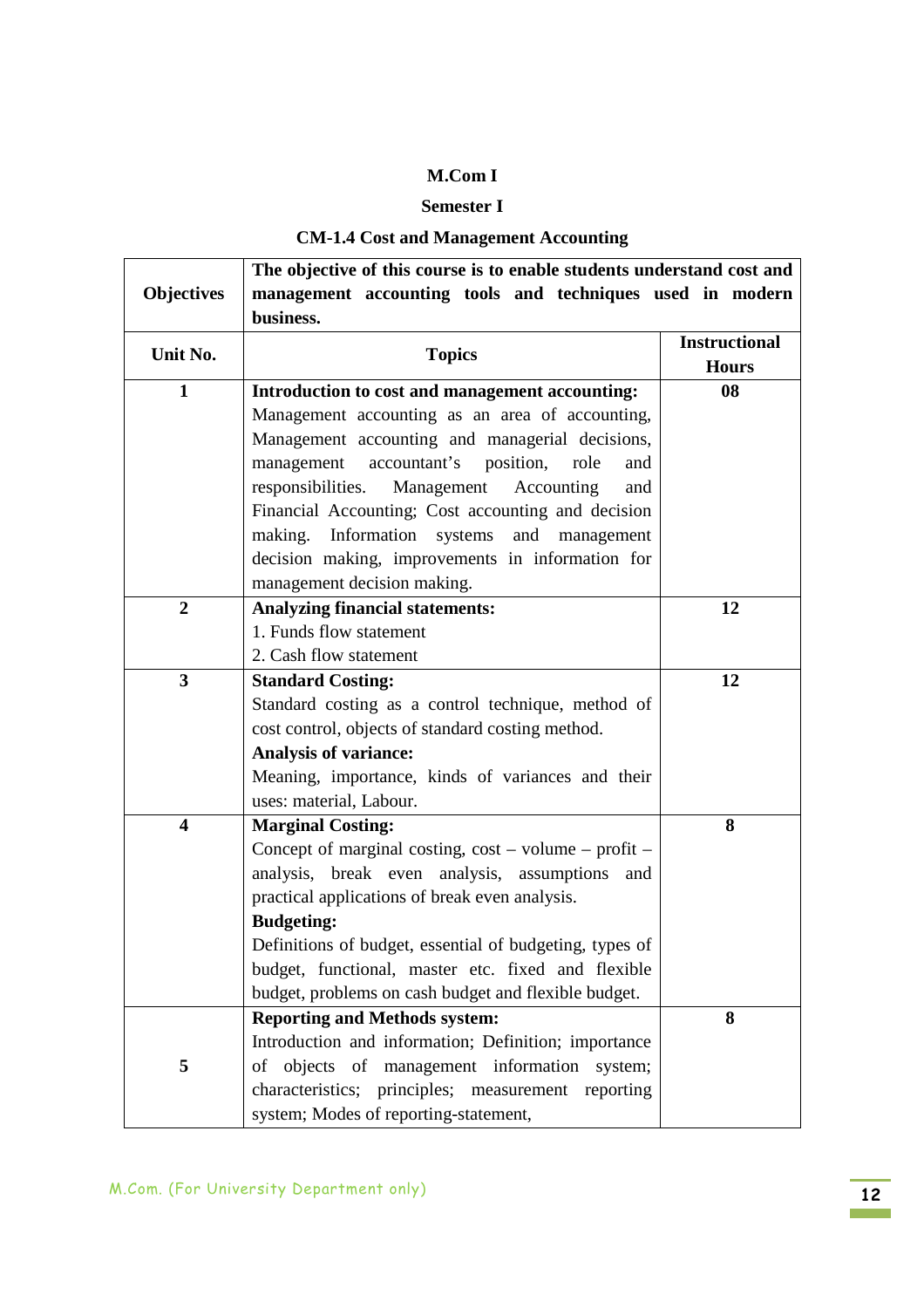## **Books Recommended** 1. Principles & concepts of Cost Management System- Dr. Manmohan Prasad. 2. Management Accounting: By Anthony,Robert (Publisher – Tarapore – Wala, Mumbai**)** 3. Introduction to Management Accounting: By Homgram, C.T. Gary, l. Sunderm andWilliam O. Stration. (Publisher – Orentic Hall, Delhi) 4. Cost Accounting: A Managerial Emphasis: by Homgran, Charies T. George Foster and Shikant M. Dallar (Publisher – Prentince Hall Delhi) 5. Management Accounting, By Pandy I. M. (Publisher – Vikas Publication, Delhi) 6. Management Accounting by Pillai. R.S.N.Bhagwati (S. Chand & company Pvt. Ltd., New Delhi) 7. Management Accounting S C.Gupta.( Ritu Publication,Jaypur,India) Advanced Management Accounting (Text and Cases) - Jawahar Lal 8. Principal Costing – B. S. Khanna, I. M.Pandey, G. K. Ahuja & S. C. L

- Batra(S. Chand & Company)
- 9. Cost Management-Leslie G. Eldenburg and Susan. K. Wolcott.

## **Journals:**

1. Taxman Journal of costing and management

- 2. British accounting review
- 3. International Journal of accounting
- 4. Management of accounting

#### **Website:**

- 1. http://www.sun.com/executives/reading
- 2. www.aif.
- 3. www.hbr.org
- 4. www.mb2000.com

| Sr. No. | <b>Activities</b> | <b>Learning Hours</b> |
|---------|-------------------|-----------------------|
|         | Quizzes           |                       |
| 2       | Assignments       |                       |
| 3       | Class room tests  |                       |
|         | Group discussion  |                       |
|         | Case Study        |                       |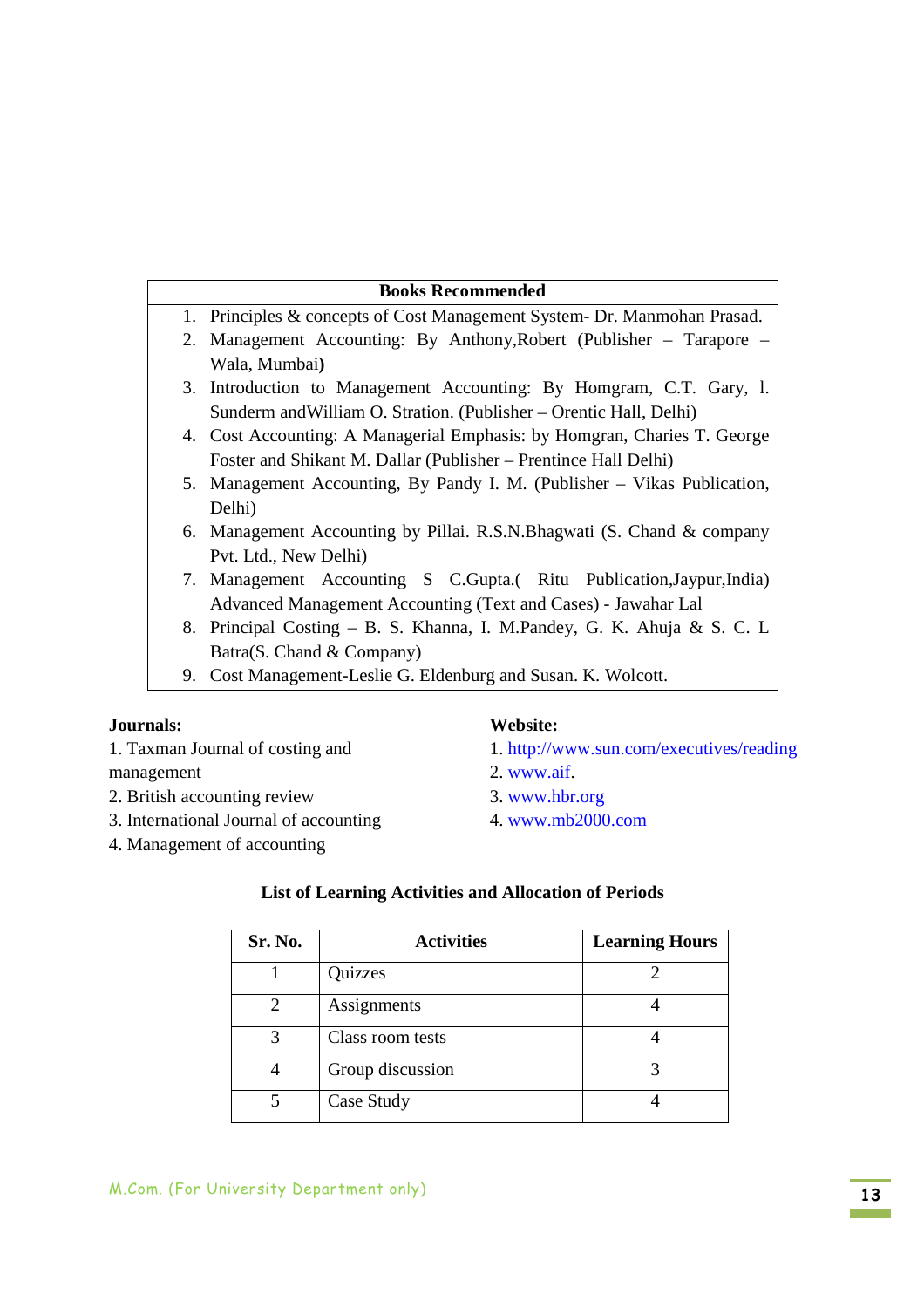## **Semester I**

# **CM-1.5 Quantitative Techniques for Decision making**

| <b>Objectives</b><br>management accounting tools and techniques used in modern                                |  |
|---------------------------------------------------------------------------------------------------------------|--|
|                                                                                                               |  |
| business.                                                                                                     |  |
| <b>Instructional</b><br>Unit No.<br><b>Topics</b><br><b>Hours</b>                                             |  |
| $\mathbf{1}$<br>Statistical<br>12<br><b>Quantitative Techniques:-</b>                                         |  |
| Decision Theory, Meaning of Statistical Decision Theory,                                                      |  |
| Components of a Problem, Three Types of Problem in                                                            |  |
| Decision Making Under, Different Environment, Methods                                                         |  |
| Used for Decision-Making with Uncertainty, Expected                                                           |  |
| Regret, Expected Value of Perfect Information, Solved                                                         |  |
| Problems, Decision Tree:-Meaning of Decision Tree,                                                            |  |
| Steps Involved in Drawing a Decision Tree, Roll-back                                                          |  |
| Technique, Solved Problem,                                                                                    |  |
| $\overline{2}$<br><b>Critical Path Method (CPM)- Drawing Network :-</b><br>12                                 |  |
| Meaning of CPM, Usefulness of CPM, Assumptions of                                                             |  |
| CPM/Pert, Activity (or Task or Job), Event (or Node or                                                        |  |
| Connector), Network (or Arrow Diagram), Working                                                               |  |
| Methodology of Critical Path Analysis, Conventions                                                            |  |
| Followed in Drawing Networks, Dummy Activity/Arrow,                                                           |  |
| Can a Critical Path Change During the Course of a Period?                                                     |  |
| 3<br>Theory Of Games:- Meaning of the Term Game<br>12                                                         |  |
| Illustration of a Games Illustration of a simple Game in                                                      |  |
| Tabular From; Standard Convention in Game Theory;                                                             |  |
| Types of Games; Value of a Game; The Saddle Point;                                                            |  |
| Game Problems of Mixed Strategy; Alternative Method (or                                                       |  |
| Short-cut Method); for Determining the Value of the                                                           |  |
| Game. Zero-Sum Game, Limitations of the Theory of the                                                         |  |
| Games Conclusion.                                                                                             |  |
| Simulation:- Meaning of Simulation, Steps in the<br>4<br>12                                                   |  |
| Simulation Process, Application of Simulation to the                                                          |  |
| Problem of Financial Planning, Advantages of Simulation,                                                      |  |
| Disadvantages of Taking a Simulation Approach, Steps in<br>the Hertz Simulation Model, Monte Carlo Simulation |  |
| Meaning<br>of<br>Pseudo-random Numbers,<br>Computer                                                           |  |
| <b>Simulation Solved Problems</b>                                                                             |  |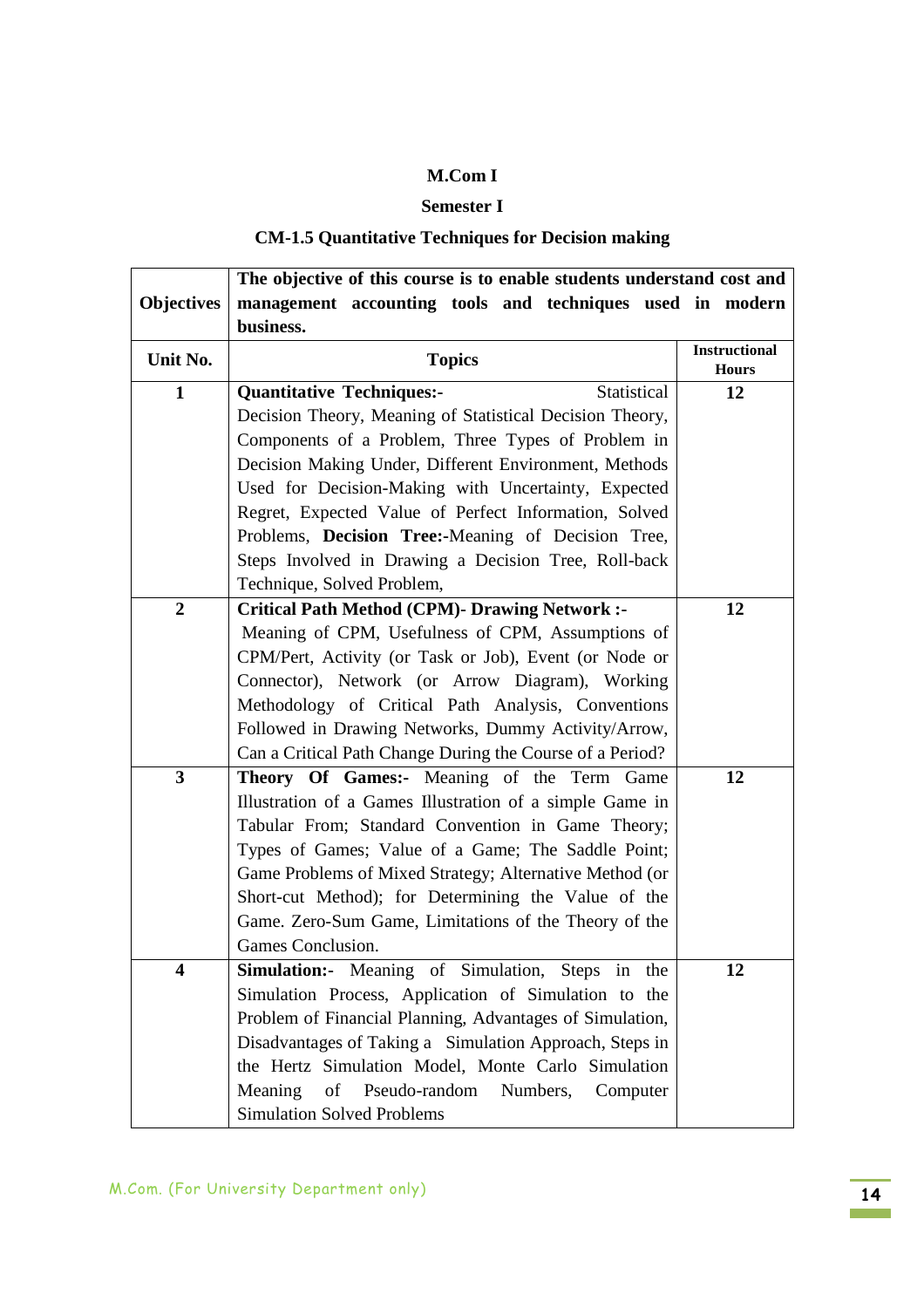| <b>Books</b> | Quantitative Techniques for Decision Making-Anand Sgarma-    |  |
|--------------|--------------------------------------------------------------|--|
| Recommended  | Himalaya Publishing house                                    |  |
|              | Quantitiative Techniques-C.R.Kothari-Vikas P.H. Pvt Ltd      |  |
|              | Quantitative Techniques-C.Satyadevi-S.Chand & Company Ltd    |  |
|              | Quantitative Techniques in Management-N.D. Vohra-Tata McGraw |  |
|              | Hills Publishing Co Ltd                                      |  |
|              | Quantitiative Techniques for Managerial decision-J.K.Sharma- |  |
|              | Macmillan                                                    |  |

### **Journals:**

- 1. Quantitative Techniques
- 2. P. C. Tulsian & Vishal Pandey review

3. Published by Dorling Kindersley (India) Pvt. Ltd. Licensee of Pearson Education in South Asia

### **Website:**

- 1. http://www.sun.com/executives/reading
- 2. www.aif.
- 3. www.hbr.org
- 4. www.mb2000.com

| Sr. No. | <b>Activities</b> | <b>Learning Hours</b> |
|---------|-------------------|-----------------------|
|         | Quizzes           |                       |
|         | Assignments       |                       |
|         | Class room tests  |                       |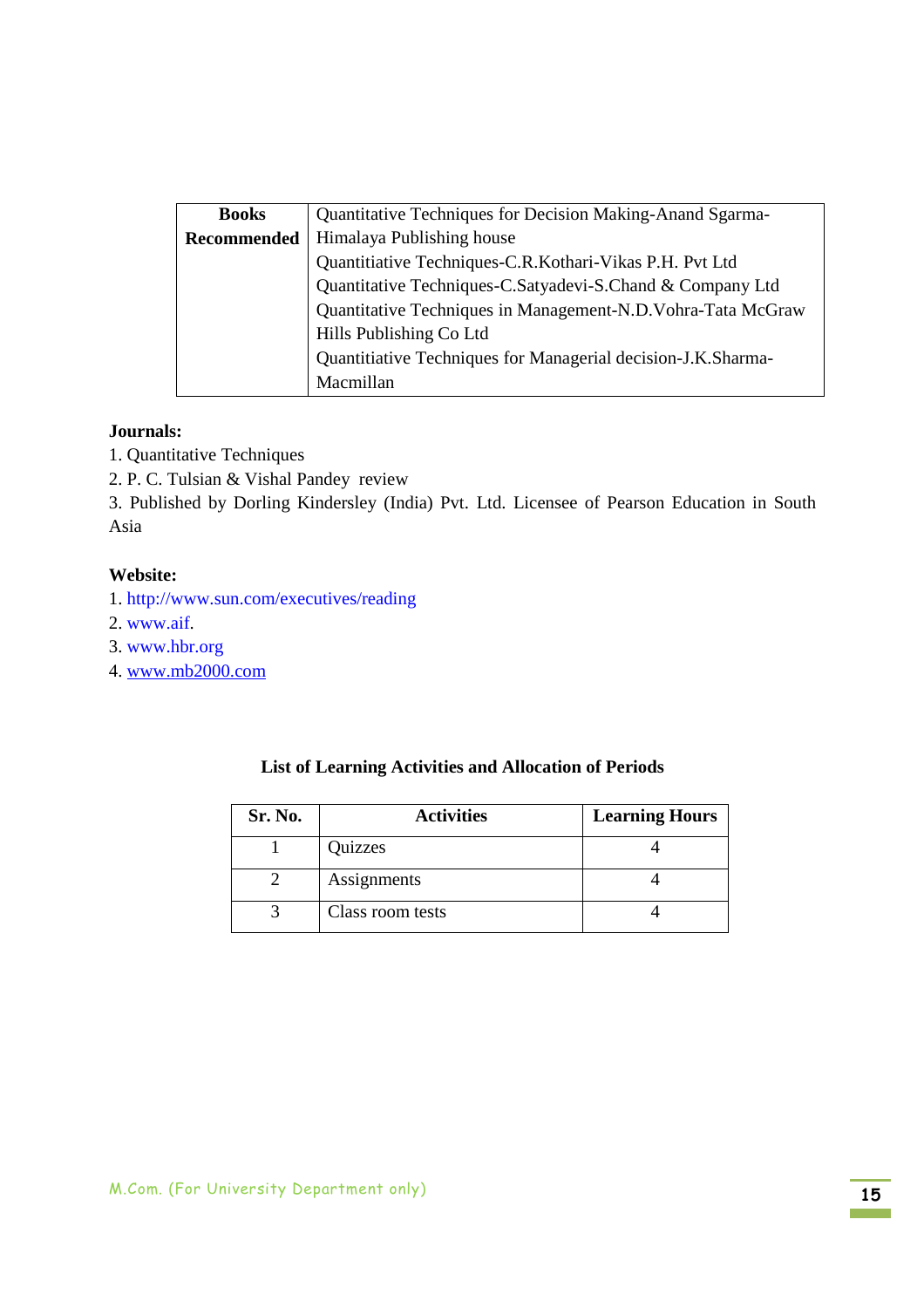## **Semester I**

## **CM-1.6 Business Entrepreneurship**

| <b>Objectives</b>       | The objective of this course is to enable students understand cost and |                      |  |  |
|-------------------------|------------------------------------------------------------------------|----------------------|--|--|
|                         | management accounting tools and techniques used in modern business.    |                      |  |  |
| Unit No.                | <b>Topics</b>                                                          | <b>Instructional</b> |  |  |
|                         |                                                                        | <b>Hours</b>         |  |  |
| $\mathbf{1}$            | Entrepreneurship:                                                      | 10                   |  |  |
|                         | Introduction, definition, An Evolving Concept, reason for              |                      |  |  |
|                         | growth of Entrepreneurship firm, The Evolution of                      |                      |  |  |
|                         | Entrepreneurship Approaches to Entrepreneurship                        |                      |  |  |
|                         | Process approaches, why start a business Entrepreneurial               |                      |  |  |
|                         | characteristics<br>and<br>skills, types of<br>Entrepreneurs,           |                      |  |  |
|                         | Entrepreneurial failures.                                              |                      |  |  |
| $\boldsymbol{2}$        | The Entrepreneurial and Intraprenerurial mind:                         | 12                   |  |  |
|                         | The Entrepreneurial process, identify and evaluate the                 |                      |  |  |
|                         | opportunity, develop a business plan, determine the                    |                      |  |  |
|                         | resources Required, manage the enterprise, managing                    |                      |  |  |
|                         | Entrepreneurial decision<br>making,<br>strategic<br>versus             |                      |  |  |
|                         | orientation, commitment to opportunity, commitment of                  |                      |  |  |
|                         | resources, control of resource management structure,                   |                      |  |  |
|                         | causes for interest in interprenership, corporate versus               |                      |  |  |
|                         | culture, climate<br>for<br>interprenerial<br>interprenership,          |                      |  |  |
|                         | intrepreneurial leadership characteristics, establishing               |                      |  |  |
|                         | interprenueship in the organization, problems<br>and                   |                      |  |  |
|                         | successful efforts.                                                    |                      |  |  |
| 3                       | Growth of a business idea and understanding the                        | 12                   |  |  |
|                         | entrepreneurship perspective in Individuals:                           |                      |  |  |
|                         | New business idea pre-selection process, sources of                    |                      |  |  |
|                         | business ideas, preliminary research, business research,               |                      |  |  |
|                         | business idea evaluation other analysis. The Entrepreneurial           |                      |  |  |
|                         | Perspective                                                            |                      |  |  |
|                         | <b>Entrepreneurial Motivation</b>                                      |                      |  |  |
|                         | Developing Creativity and understanding innovation:                    |                      |  |  |
|                         | Innovation and the entrepreneur                                        |                      |  |  |
| $\overline{\mathbf{4}}$ | Growth and development of entrepreneurial ventures:                    | 14                   |  |  |
|                         | Organizing and management – Financing small business,                  |                      |  |  |
|                         | working capital Management, purchasing and inventory                   |                      |  |  |
|                         | management, production and operation management, issues                |                      |  |  |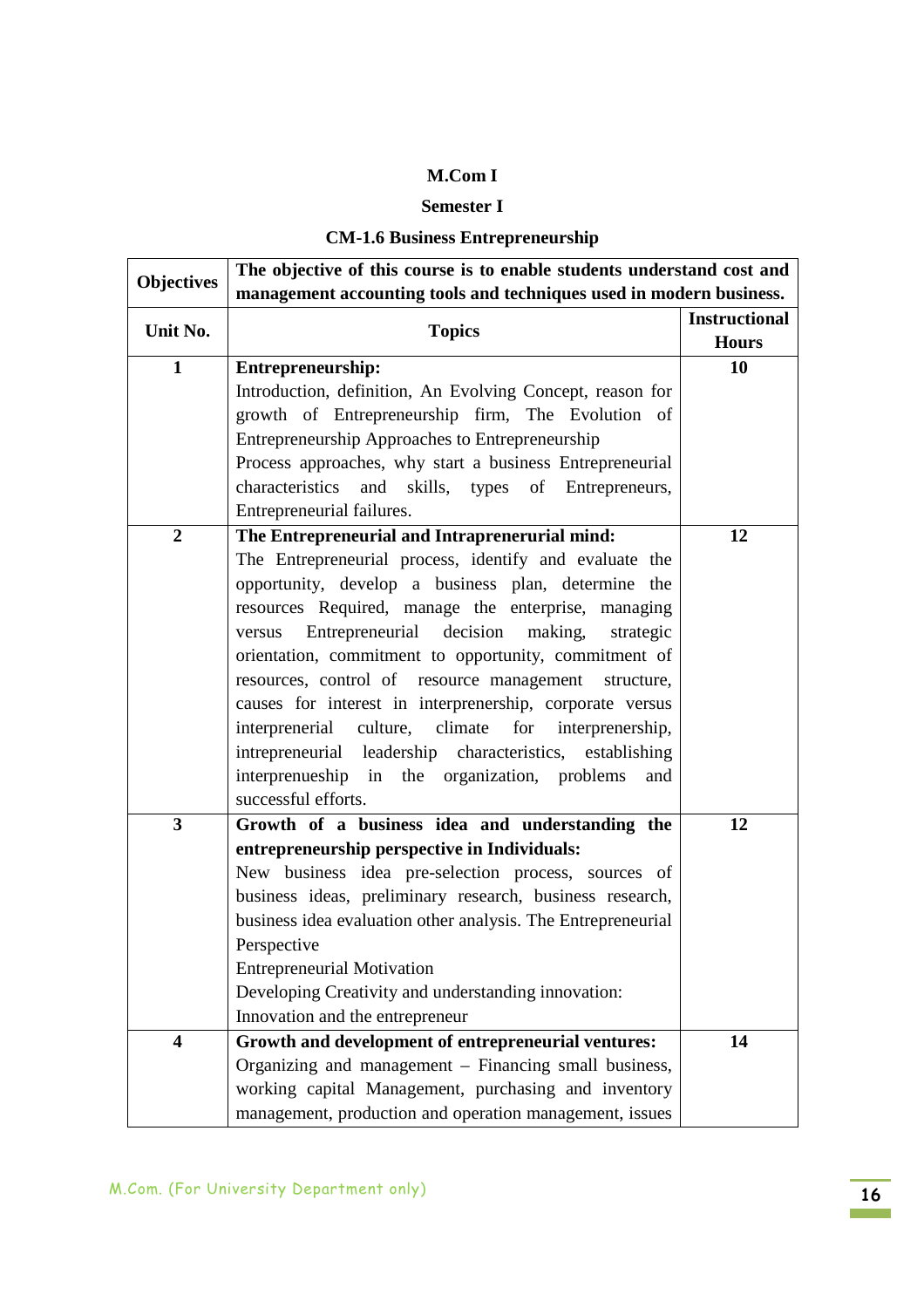| in small operation management, issues in small             |
|------------------------------------------------------------|
| Women Entrepreneurship Depression Problem of Women         |
| Entrepreneurship in India, Effect to increase Women        |
| Entrepreneurship in India, Programs and schemes for        |
| Women Entrepreneurship, Training and motivation of         |
| Women Entrepreneurship                                     |
| <b>Social Entrepreneurship</b>                             |
| Meaning of Social Entrepreneurship, Role of Social         |
| Entrepreneurship, understanding of Social Entrepreneurship |

#### **Books Recommended**

Entrepreneurship, motivation, performance reward-Anand Saxena-Deep and Deep Publication Pvt Ltd Entrepreneurship-Rajeev Roy-Oxford University Press Entrepreneurship-Robert D Hisrich, Michael P peters and Dean A Sheperd-Tata McGraw hills publishing Co Ltd Entrepreneurship in action-Mary Coulter-PHI learning Pvt Ltd

### **Journals:**

1. Taxman Journal of costing and

### management

- 2. British accounting review
- 3. International Journal of accounting
- 4. Management of accounting

#### **Website:**

- 1. http://www.sun.com/executives/reading
- 2. www.aif.
- 3. www.hbr.org
- 4. www.mb2000.com

| Sr. No. | <b>Activities</b> | <b>Learning Hours</b> |
|---------|-------------------|-----------------------|
|         | Quizzes           |                       |
|         | Assignments       |                       |
|         | Class room tests  |                       |
|         | Group discussion  |                       |
|         | Case Study        |                       |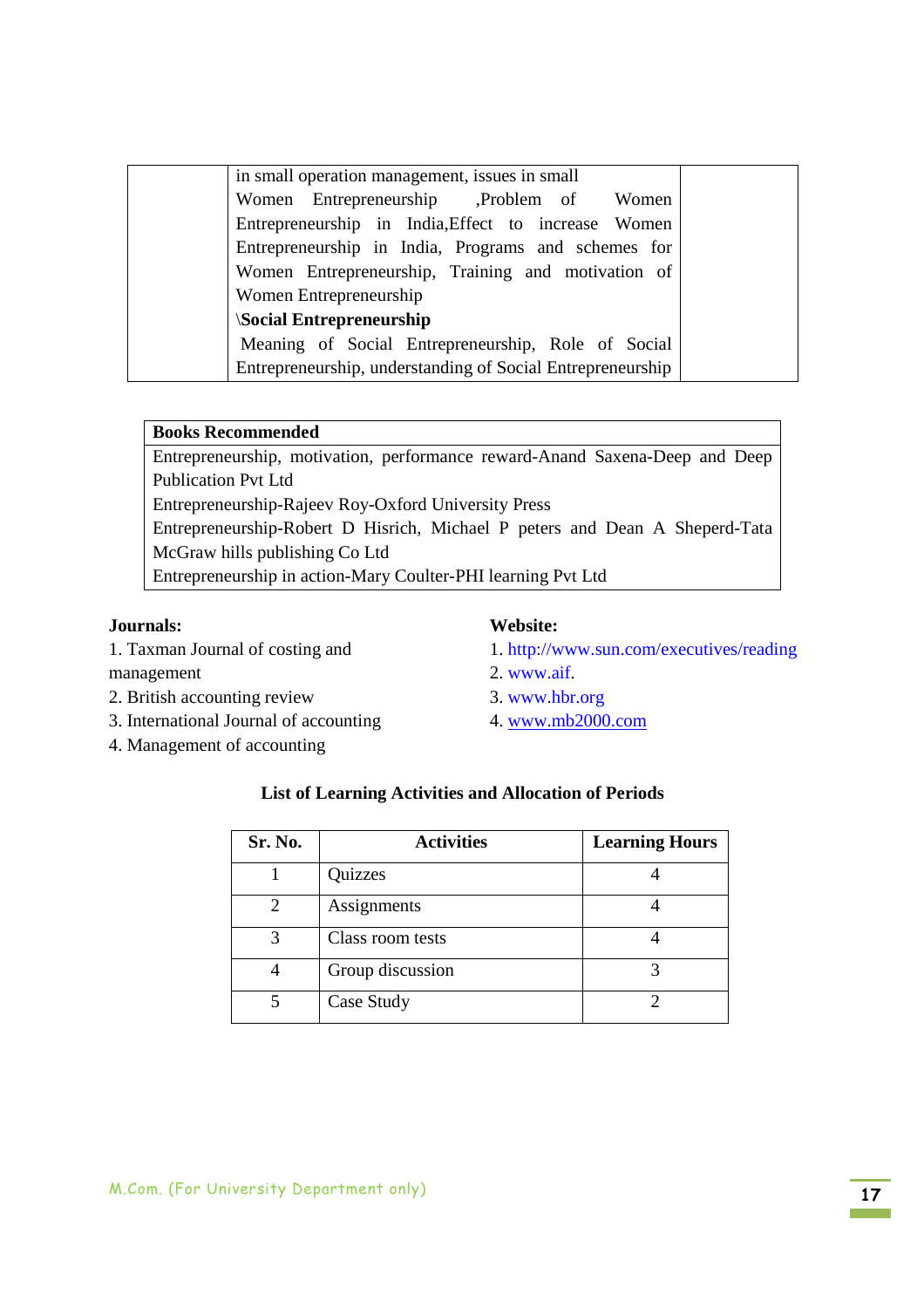## **Semester II**

# **CM-2.1 Developmental Economics and Business Environment**

| <b>Objectives</b> |                                                                              |                                      |
|-------------------|------------------------------------------------------------------------------|--------------------------------------|
| Unit No.          | <b>Topics</b>                                                                | <b>Instructional</b><br><b>Hours</b> |
| $\mathbf{1}$      | and<br><b>Nature</b><br>of Economic<br><b>Meaning</b><br>and<br><b>Human</b> | 12                                   |
|                   | Development :                                                                |                                      |
|                   | What is economic development?                                                |                                      |
|                   | Growth and Development: A contrast in Concepts                               |                                      |
|                   | <b>Measuring Economic Development</b>                                        |                                      |
|                   | The Development Gap                                                          |                                      |
|                   | Convergence of Development levels                                            |                                      |
|                   | <b>Human Development:</b>                                                    |                                      |
|                   | What is Human Development?                                                   |                                      |
|                   | Why Human Development?                                                       |                                      |
|                   | <b>Essential components of Human Development</b>                             |                                      |
|                   | Human Development index                                                      |                                      |
|                   | HDI ranking versus income ranking                                            |                                      |
|                   | Gender related development index                                             |                                      |
|                   | Gender empowerment measure                                                   |                                      |
|                   | Human poverty index                                                          |                                      |
|                   | Links between economic growth and Human Development                          |                                      |
|                   | Recasting planning in terms of Human Development                             |                                      |
| $\overline{2}$    | <b>Market system:-Functions and shortcomings</b>                             | 10                                   |
|                   | Market economy- order and chaos                                              |                                      |
|                   | <b>Functions of the Market</b>                                               |                                      |
|                   | Case against the Market Regulated system                                     |                                      |
|                   | The market mechanism and development                                         |                                      |
|                   | <b>State and Economic Development:</b>                                       |                                      |
|                   | Role of state in economic development                                        |                                      |
|                   | Agenda for economic reform-plea for less state intervention                  |                                      |
|                   | Role of state-Need for a balanced view                                       |                                      |
|                   | Consensus on functions of the state                                          |                                      |
|                   | Controls in a planned economy:                                               |                                      |
|                   | Meaning and need of economic controls                                        |                                      |
|                   | Common physical controls                                                     |                                      |
|                   | Limitations of physical controls                                             |                                      |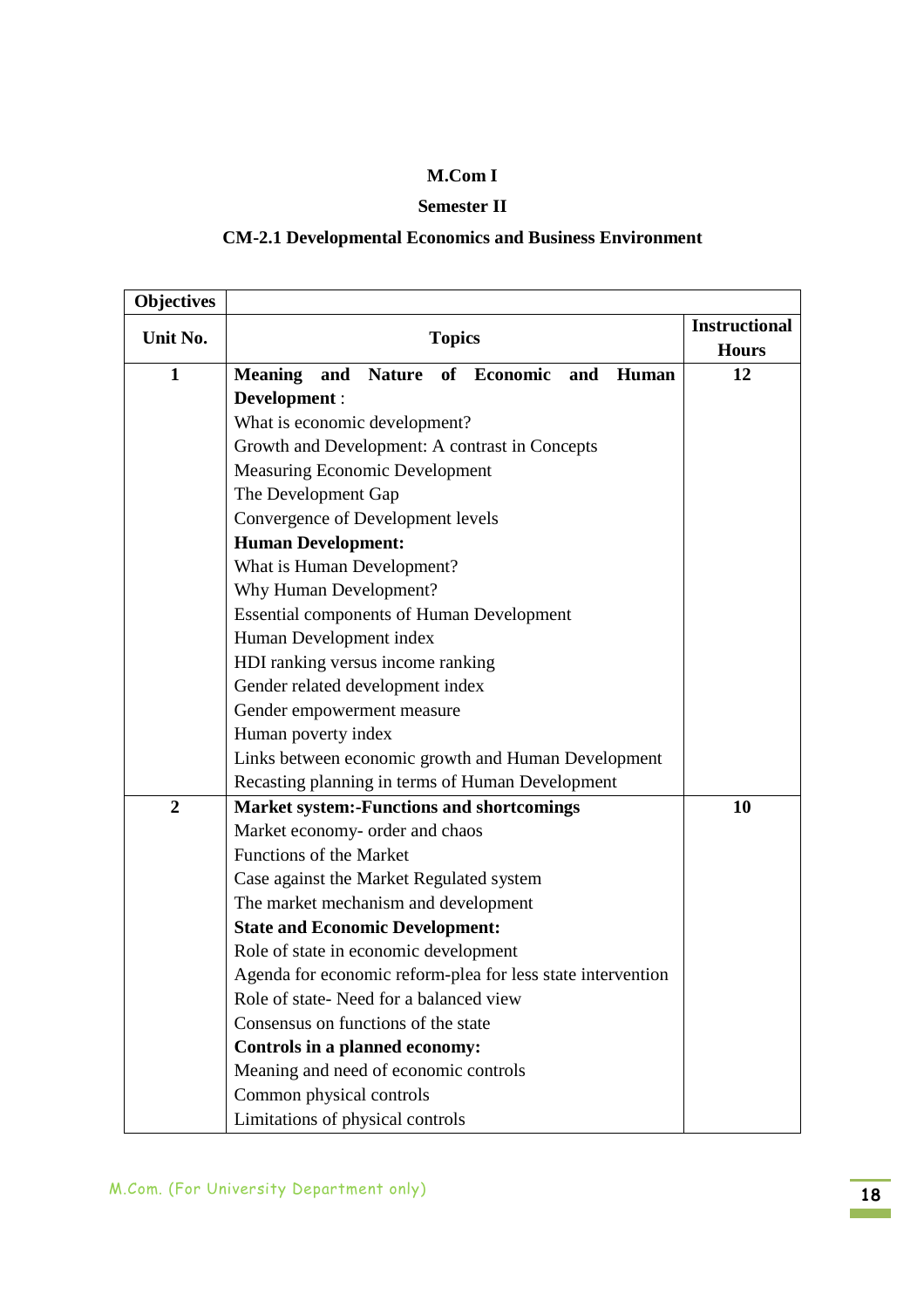| $\mathbf{3}$            | <b>Environment and Development:</b>                          | 12 |
|-------------------------|--------------------------------------------------------------|----|
|                         | Environmental protection and sustainable Development         |    |
|                         | <b>Environmental Degradation</b>                             |    |
|                         | Externalities, environmental degradation and market failures |    |
|                         | The global concerns                                          |    |
|                         | Globalization and New international Economic order           |    |
|                         | under WTO:                                                   |    |
|                         | The meaning of globalization                                 |    |
|                         | <b>Globalization</b> trends                                  |    |
|                         | Factors influencing globalization                            |    |
|                         | New international economic order under WTO                   |    |
|                         | WTO and Developing countries                                 |    |
|                         | Singapore issues, Doha declaration and Cancun fiasco         |    |
|                         | Hong Kong Ministerial Conference.                            |    |
| $\overline{\mathbf{4}}$ | Evolution of Economic planning in India: Rationale,          | 14 |
|                         | <b>Features and objectives</b>                               |    |
|                         | Meaning of economic planning                                 |    |
|                         | The rationale of planning                                    |    |
|                         | Important features of Indian plans                           |    |
|                         | Objectives of economic planning                              |    |
|                         | Evaluation of the objectives of economic planning            |    |
|                         | The strategy of the Development plans in India:              |    |
|                         | Development strategy in the earlier phase                    |    |
|                         | The second five year plan model                              |    |
|                         | Agricultural development- Led Growth strategy                |    |
|                         | The new Development strategy                                 |    |
|                         | The tenth plan Development Strategy                          |    |
|                         | Resource allocation- investment pattern in Indian plans:     |    |
|                         | Investment pattern in plans                                  |    |
|                         | Sect oral allocation of resources in plans- an overall view  |    |
|                         |                                                              |    |
|                         |                                                              |    |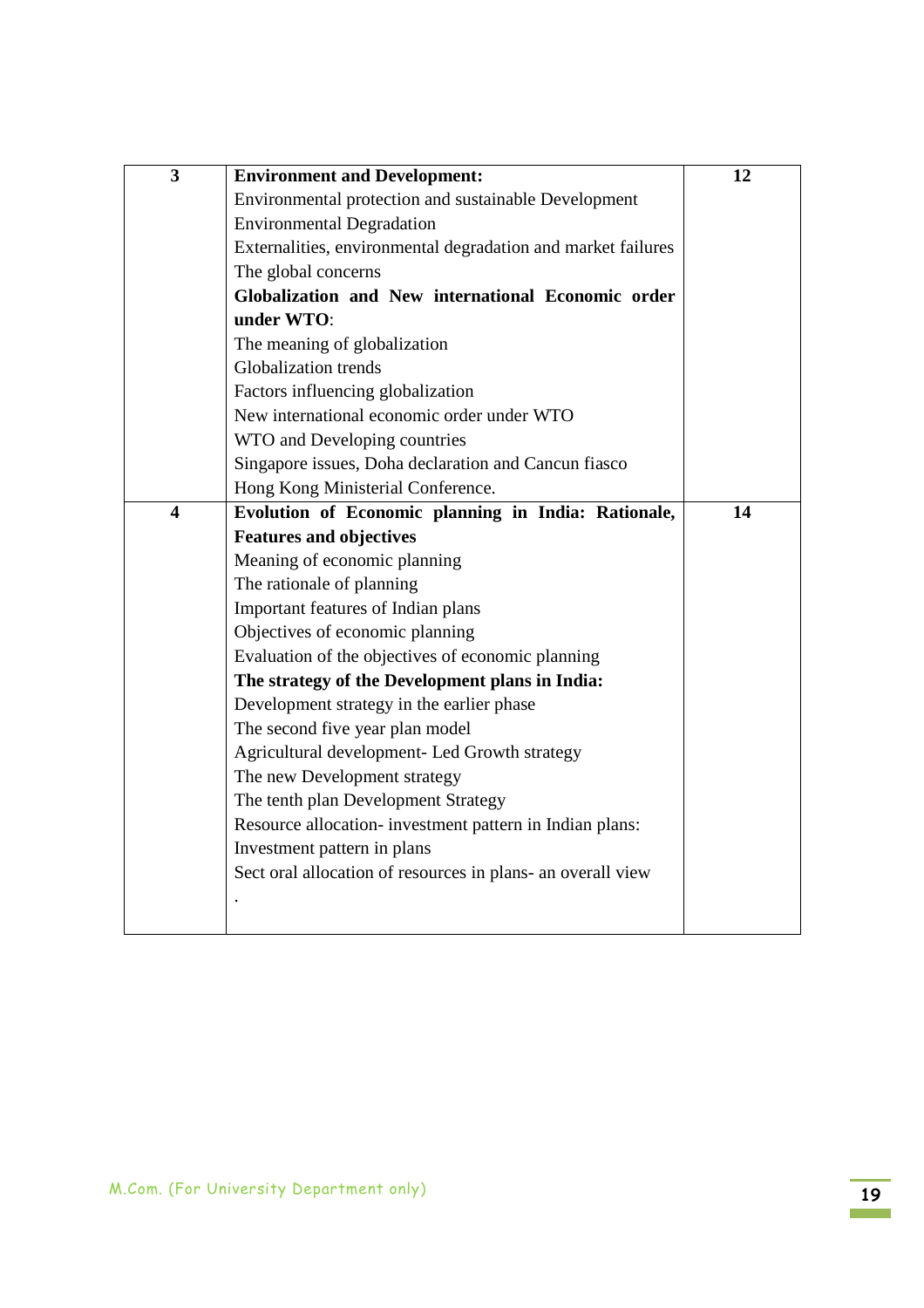| <b>Books Recommended</b>                                                          |  |  |  |
|-----------------------------------------------------------------------------------|--|--|--|
| Planned Economic Development - M.M. Sury & Vibha Mathur - New century             |  |  |  |
| Publication, New Delhi, India                                                     |  |  |  |
| Economics of development and planning - S.K. Misra & V.K.Puri-Himalaya Publishing |  |  |  |
| house                                                                             |  |  |  |
| Economic environment of business - H.L.Ahuja - S.Chand                            |  |  |  |
| <b>Business Enviornment-Viva books</b>                                            |  |  |  |
| Business environment – Francis Cherunilam - Himalya Publishing House              |  |  |  |
| International Business environment-Francis Cherunilam-Himalaya Publishing House.  |  |  |  |

| Sr. No. | <b>Activities</b> | <b>Learning Hours</b> |
|---------|-------------------|-----------------------|
|         | Quizzes           |                       |
| 2       | Assignments       |                       |
| 3       | Class room tests  |                       |
|         | Group discussion  |                       |
|         | Case Study        |                       |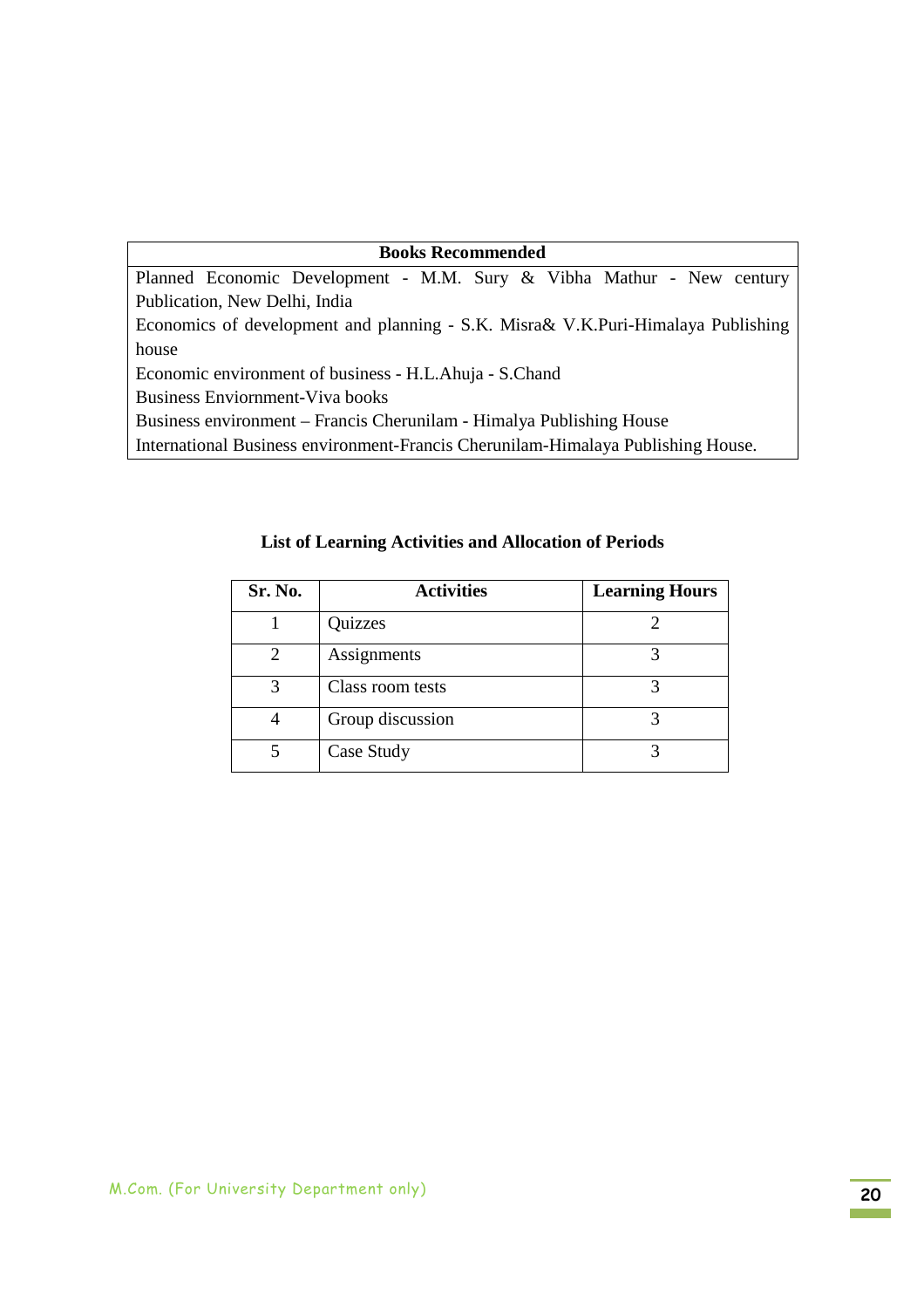## **Semester II**

# **CM-2.2 Business Finance**

| <b>Objectives</b> | To help student to understand the various issues involved handling<br>finance function in business.      |                                      |  |
|-------------------|----------------------------------------------------------------------------------------------------------|--------------------------------------|--|
|                   |                                                                                                          |                                      |  |
| Unit No.          | <b>Topics</b>                                                                                            | <b>Instructional</b><br><b>Hours</b> |  |
| $\mathbf{1}$      | <b>The Financial System:</b>                                                                             | 10                                   |  |
|                   | Functions of the Financial system, financial assets,                                                     |                                      |  |
|                   | financial markets, Financial market returns, and                                                         |                                      |  |
|                   | equilibrium<br>financial<br>markets,<br>financial<br>in                                                  |                                      |  |
|                   | intermediaries, regulatory infrastructure, growth and                                                    |                                      |  |
|                   | trends in the Indian financial system.                                                                   |                                      |  |
| $\boldsymbol{2}$  | Long-Term Financing: Convertible debentures and                                                          | 12                                   |  |
|                   | Introduction,<br>warrants:<br>convertible<br>debentures,                                                 |                                      |  |
|                   | convertible Zero-interest debentures, secure premium                                                     |                                      |  |
|                   | notes (SPN) with warrants. Asset-Based Financing:                                                        |                                      |  |
|                   | Lease, Hire purchase and project financing-lease                                                         |                                      |  |
|                   | financing, exhibit: Commonly used lease terminology,                                                     |                                      |  |
|                   | evaluating a financial lease, leveraged lease, hire                                                      |                                      |  |
|                   | financing,<br>and infrastructure<br>purchase<br>project                                                  |                                      |  |
|                   | financing. Venture capital financing: The process of                                                     |                                      |  |
|                   | venture capital financing, methods of venture                                                            |                                      |  |
|                   | financing.                                                                                               |                                      |  |
| 3                 | <b>Risk Analysis in Capital budgeting:</b>                                                               | 12                                   |  |
|                   | Nature of risk, source and perspectives of risk,                                                         |                                      |  |
|                   | Statistical techniques of risk analysis. Conventional                                                    |                                      |  |
|                   | techniques in Risk analysis. Risk analysis in practice:                                                  |                                      |  |
|                   | Sensitivity analysis, scenario analysis, break-even<br>analysis, Corporate risk analysis, managing risk, |                                      |  |
|                   | project selection under risk. Utility theory and capital                                                 |                                      |  |
|                   | budgeting                                                                                                |                                      |  |
| 4                 | Working Capital Management: Estimation<br>and                                                            | 14                                   |  |
|                   | financing                                                                                                |                                      |  |
|                   | <b>Inventory Management</b><br>a.                                                                        |                                      |  |
|                   | Receivable Management<br>$\mathbf{b}$ .                                                                  |                                      |  |
|                   | c. Cash Management                                                                                       |                                      |  |
|                   | d. Dividend Policy/Bonus-Theory and Practice                                                             |                                      |  |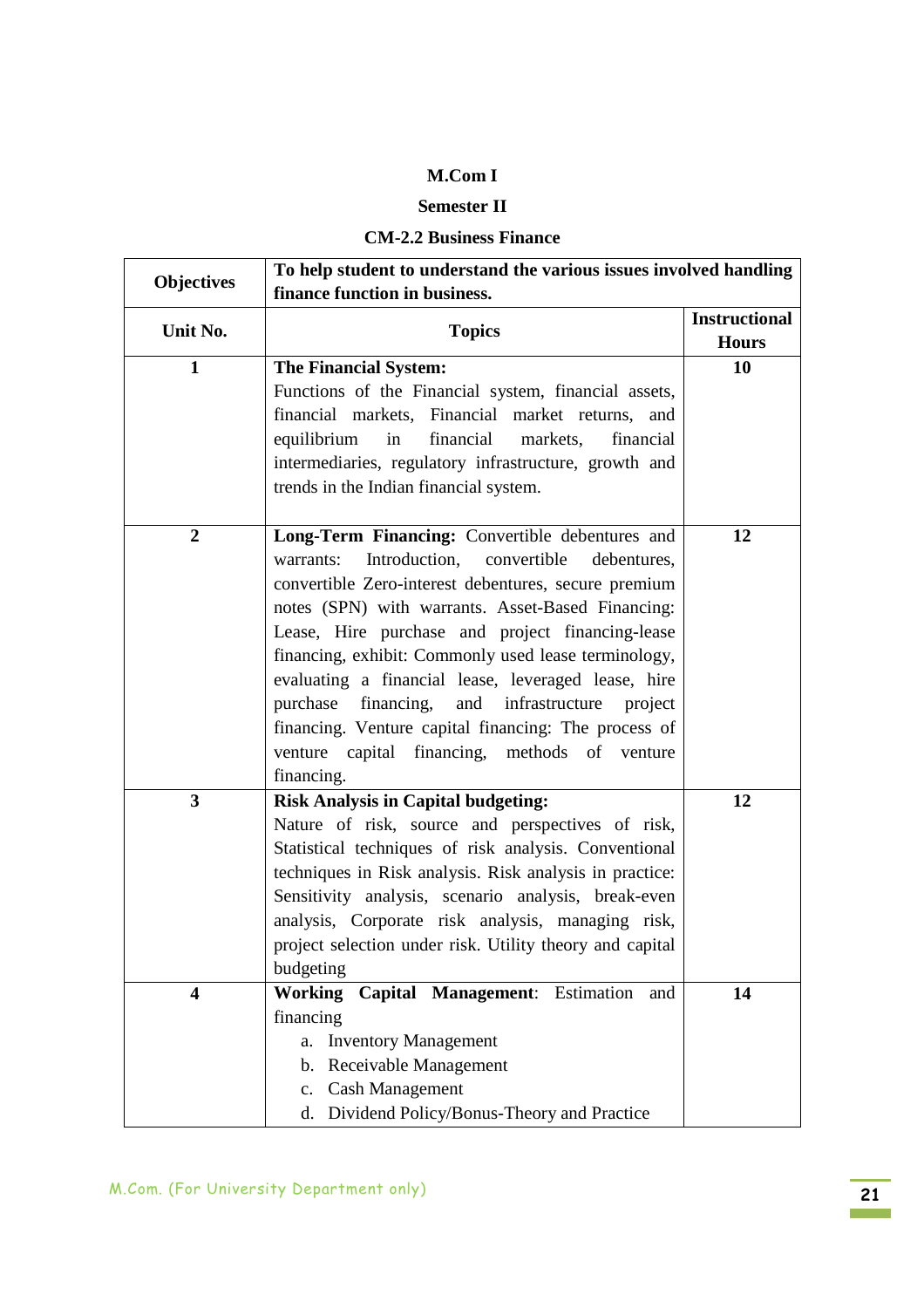| <b>Books</b>       | 1. Financial Management – Bose Chandra .D (PHI Learning Pvt.  |
|--------------------|---------------------------------------------------------------|
| <b>Recommended</b> | Ltd., New Delhi)                                              |
|                    | 2. Financial Management – Khan & Jain(Tata Mc Graw hill       |
|                    | publishing, New Delhi)                                        |
|                    | 3. Financial Management – Prasanna Chandra (Tata Mc Graw hill |
|                    | publishing, New Delhi)                                        |
|                    | 4. Financial Management - S. C. Pandey(Vikas Publication 9th  |
|                    | Edition)                                                      |
|                    | 5. Financial Management – Maheshwari (Sultan Chand & Sons,    |
|                    | New Delhi)                                                    |
|                    | 6. Financial Management - I.M. Pandey                         |

### **Journals:**

- 1. Journal of International financial
- management and accounting
- 2. Taxman
- 3. International Journal of accounting
- 4. Management of accounting
- **5.** Chartered Secretary

### **Website:**

- **1. http://www.investmart.core.uge.edu**
- **2. http://www.core.gecapital,india.**

| Sr. No. | <b>Activities</b> | <b>Learning Hours</b> |
|---------|-------------------|-----------------------|
|         | Quizzes           |                       |
|         | Assignments       |                       |
| 3       | Class room tests  |                       |
|         | Group discussion  |                       |
|         | Case Study        |                       |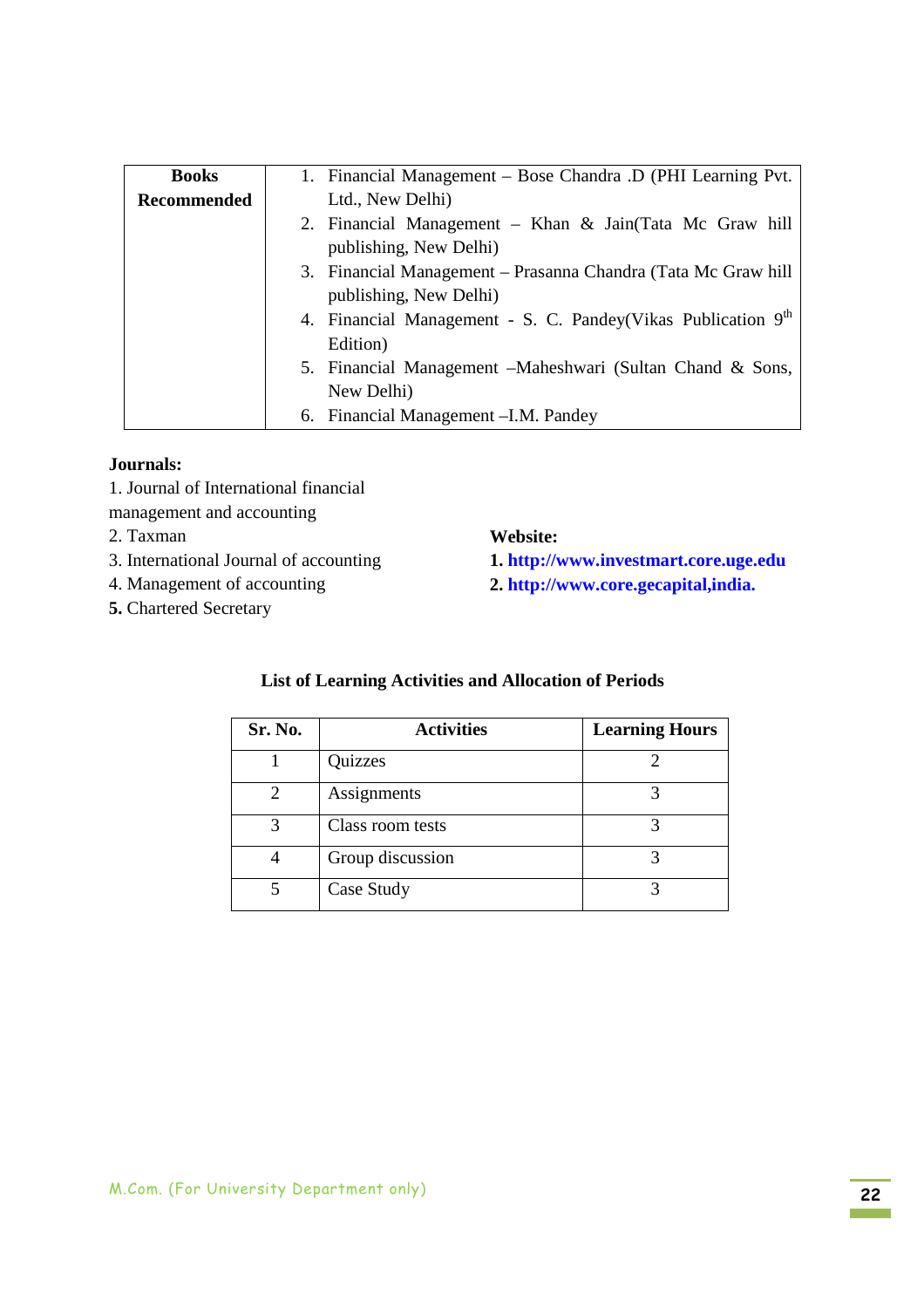## **Semester II**

## **CM-2.3 Business Analytics and Measurement Tools**

**(Background of statistical techniques and internet essential)** 

| <b>Objectives</b>       | 1. To enhance knowledge and understanding of learners<br>towards 'age of analytics as a way of activities necessary<br>for success in a knowledge economy.<br>2. To help to identify and to create situation by students to<br>and to study application of analytics<br><b>use</b><br>measurement tools. | and                                  |
|-------------------------|----------------------------------------------------------------------------------------------------------------------------------------------------------------------------------------------------------------------------------------------------------------------------------------------------------|--------------------------------------|
| Unit No.                | <b>Topics</b>                                                                                                                                                                                                                                                                                            | <b>Instructional</b><br><b>Hours</b> |
| $\mathbf{1}$            | Conceptual understanding of terms:                                                                                                                                                                                                                                                                       | 10                                   |
|                         | intelligence, Business<br><b>Business</b><br>Analytics,                                                                                                                                                                                                                                                  |                                      |
|                         | Managerial spread sheet analysis and modeling -                                                                                                                                                                                                                                                          |                                      |
|                         | History – Applications and Challenges in Business                                                                                                                                                                                                                                                        |                                      |
|                         | analytics – Marketing and Financial analytics.                                                                                                                                                                                                                                                           |                                      |
| $\overline{2}$          | Business data mining - Methods and tools -                                                                                                                                                                                                                                                               | 08                                   |
|                         | Decision tree analysis - Linear programming                                                                                                                                                                                                                                                              |                                      |
|                         | formulations - Applications                                                                                                                                                                                                                                                                              |                                      |
| 3                       | <b>Quality Control:</b>                                                                                                                                                                                                                                                                                  | 14                                   |
|                         | Tools and methods – Quality Control Charts Flow                                                                                                                                                                                                                                                          |                                      |
|                         | check sheet - Cross<br>charting,<br>Functional                                                                                                                                                                                                                                                           |                                      |
|                         | management cause and Effect diagram, Run chart,                                                                                                                                                                                                                                                          |                                      |
|                         | Gap analysis, Histogram, Scatter diagram - ISO:                                                                                                                                                                                                                                                          |                                      |
|                         | $9001 - 2000$ monitoring requirements                                                                                                                                                                                                                                                                    |                                      |
| $\overline{\mathbf{4}}$ | Tools techniques and metrics used in business for                                                                                                                                                                                                                                                        | 08                                   |
|                         | measurement evaluation and revalidation.                                                                                                                                                                                                                                                                 |                                      |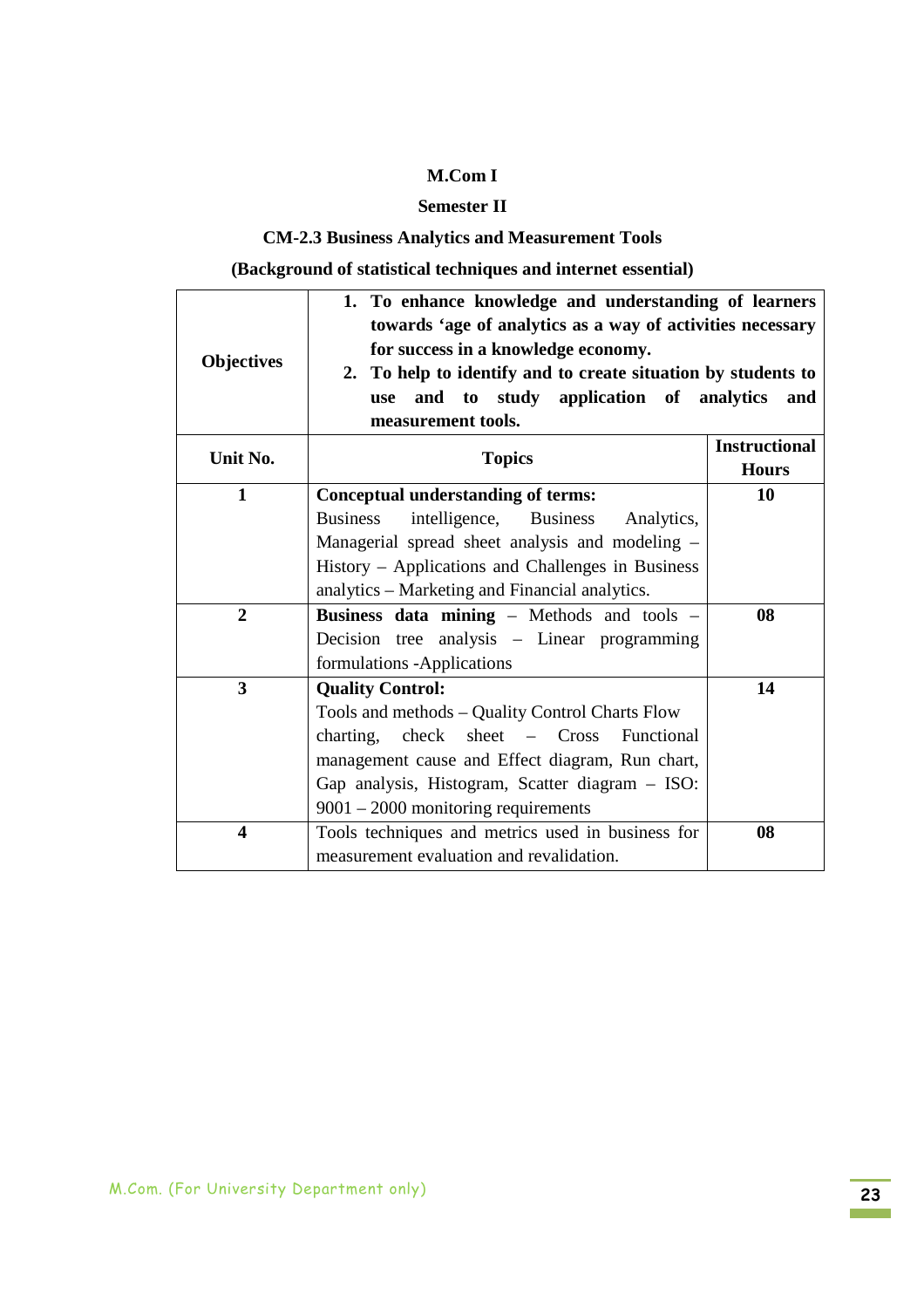| <b>Books</b>       | 1. Competing on Analytics: The new science of winning –      |
|--------------------|--------------------------------------------------------------|
| <b>Recommended</b> | Davenport Thomas H. Harvard Business School Press (2007)     |
|                    | 2. Quality Management Data Mining David Olson, (Young Shi    |
|                    | McGrew Hill -2005 3. Howard Gitlow                           |
|                    | Alan Oppenheim (McGrew Hill - 2005)<br>3.                    |
|                    | 4. Statistical Quality Control Eugene Grant (McGrew Hill –   |
|                    | 2000)                                                        |
|                    | 5. Measuring Business Performance Economist (2006)           |
|                    | 6. Introduction to Operation Research - Gillett (McGrew Hill |
|                    | $2007$ (Manual) $- 2003$ )                                   |
|                    | 7. Towards personal excellence - psychometric Test and self  |
|                    | improvement techniques Dy Seema Sanghi,<br>(Sage             |
|                    | Publications (2002)                                          |
|                    | 8. Compressive Statistical Methods – P. N. Arora, Sumeet     |
|                    | Arora, S. Arora & Arora(S. Chand & company publishing        |
|                    | house, New Delhi)                                            |

### **Journals:**

- 1. The Indian Management Business week
- 2. HB Review
- 3. MIT Sloan Management Review

**Website:** http: mhhe.com

| Sr. No. | <b>Activities</b> | <b>Learning Hours</b> |
|---------|-------------------|-----------------------|
|         | Quizzes           |                       |
|         | Assignments       |                       |
|         | Class room tests  |                       |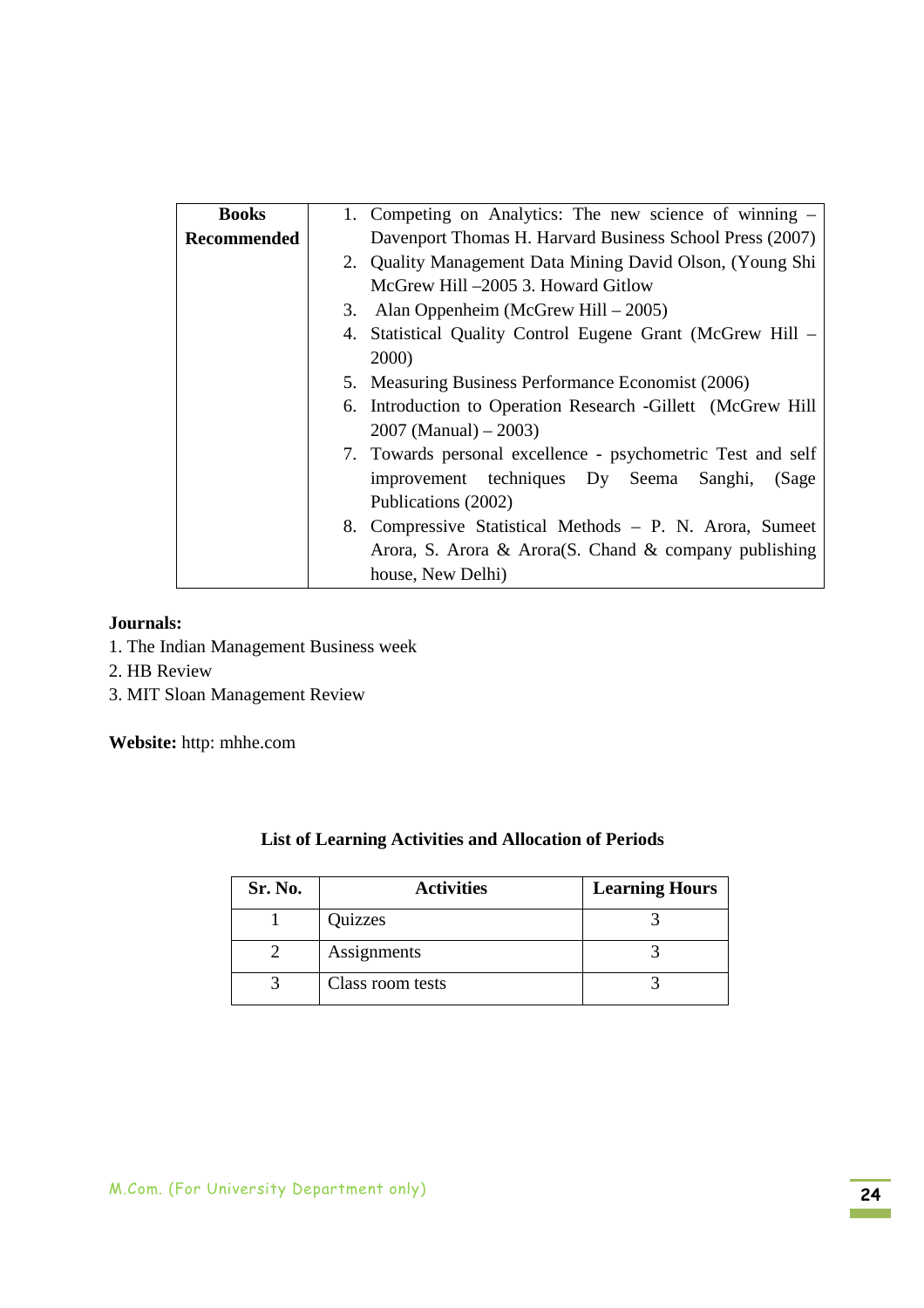#### **Semester II**

## **CM-2.4 Business Strategies**

| <b>Objectives</b> | To enhance decision making abilities of students in situation of<br>uncertainty in dynamic business environment |                      |  |
|-------------------|-----------------------------------------------------------------------------------------------------------------|----------------------|--|
|                   |                                                                                                                 |                      |  |
| Unit No.          | <b>Topics</b>                                                                                                   | <b>Instructional</b> |  |
|                   |                                                                                                                 | <b>Hours</b>         |  |
| 1                 | <b>Concept of strategy</b>                                                                                      | 12                   |  |
|                   | Definition of strategy, objective goals, Approaches to                                                          |                      |  |
|                   | strategic decision making, Mission<br>and purpose,                                                              |                      |  |
|                   | Functional levels strategies. Environmental analysis and                                                        |                      |  |
|                   | diagnosis: concepts of environment and components of                                                            |                      |  |
|                   | environment, environment scanning<br>and<br>appraisal,                                                          |                      |  |
|                   | organizational appraisal, strategic advantage analysis and                                                      |                      |  |
|                   | diagnosis, SWOT analysis                                                                                        |                      |  |
| $\overline{2}$    | Formulation, choice, implementation and evaluation of                                                           | 12                   |  |
|                   | strategies:                                                                                                     |                      |  |
|                   | Strategy analysis and alternatives: Stability strategies,                                                       |                      |  |
|                   | strategies for Managing Change, expansion strategies.                                                           |                      |  |
|                   | Competitive analysis, strategy selection and activation                                                         |                      |  |
|                   | process: industry and competitive analysis, selection and                                                       |                      |  |
|                   | activation of strategy and factor affecting strategic choice.                                                   |                      |  |
| 3                 | The Competitive environment:                                                                                    | 12                   |  |
|                   | Introduction, forecast changes, estimate the impact of the                                                      |                      |  |
|                   | changes. The remote environment: Political economic,                                                            |                      |  |
|                   | socio-cultural, technological, legal and environmental.                                                         |                      |  |
|                   | The industry environment, value chain, limitations of the                                                       |                      |  |
|                   | Industry model. The business-unit environment, customer                                                         |                      |  |
|                   | competitors.<br>analysis,<br>analyzing<br>Multi-industry                                                        |                      |  |
|                   | competition, network competition, network competition,                                                          |                      |  |
|                   | corporate-level competition.                                                                                    |                      |  |
| 4                 | Managing innovation and the Dynamic scope of the                                                                | 12                   |  |
|                   | firm:                                                                                                           |                      |  |
|                   | Introduction, innovation in the firm, organizing for the                                                        |                      |  |
|                   | innovation, types of innovation. A framework for                                                                |                      |  |
|                   | managing the dynamic: scope of a firm, means for                                                                |                      |  |
|                   | changing scope. Managing the changing scope: internal                                                           |                      |  |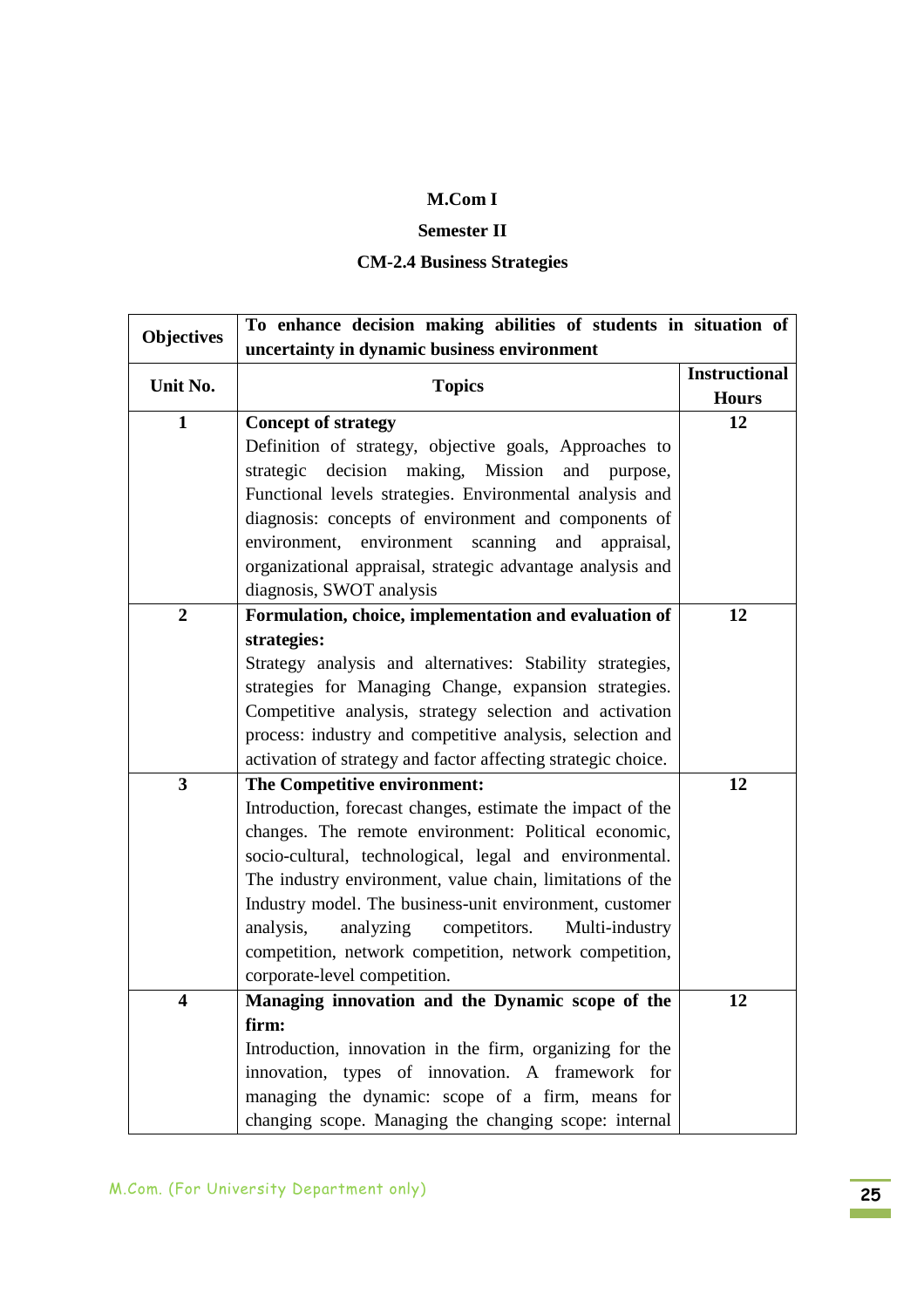| development, technological innovation. Managing the      |
|----------------------------------------------------------|
| change of scope: mergers and acquisitions, drivers of    |
| mergers and acquisitions, success of mergers and         |
| acquisitions, process model of mergers and acquisitions. |

| <b>Books</b>       | 1. Strategic Management- Peter Fitzroy and James M. Herbert         |
|--------------------|---------------------------------------------------------------------|
| <b>Recommended</b> | 2. Strategic Management-A. Nag                                      |
|                    | 3. Johnson Exploring Corporate Strategies & Scholes, , (PHI, 6th    |
|                    | Ed. 2003)                                                           |
|                    | 4. Bowman Cliff, Essence of Strategic Management, (PHI, 2003)       |
|                    | 5. John Pearce, Strategic Management, (TMH)                         |
|                    | 6. Byars, Strategic Management (TMH)                                |
|                    | 7. Rastogi, Management Constant Change, (McMillan India)            |
|                    | 8. Ulrich, managing Corporate Culture, (McMiian India)              |
|                    | 9. Business Policies and Strategic Management – Azhar Kazmi, Tata   |
|                    | (McGrew Hill)                                                       |
|                    | 10. A.Nag, Strategic Management, Analysis, implementation and       |
|                    | control, Vikas Publication House Pvt. Ltd.                          |
|                    | 11. Peter Fitzroy, James M. Herbert, Strategic Management, Creating |
|                    | Value in a turbulent World, Wliey India Pvt. Ltd.                   |

- 1. Management review
- 2. Paradigm
- 3. Smart Manager

### **Website:**

- 1. http://www.sun.com/executives/reading
- 2. www.aif
- 3. www.hbr.org

| Sr. No. | <b>Activities</b>   | <b>Learning Hours</b> |
|---------|---------------------|-----------------------|
|         | Quizzes             |                       |
|         | Assignments         |                       |
| 3       | Class room tests    |                       |
|         | Group Discussion    |                       |
|         | Case Study Analysis |                       |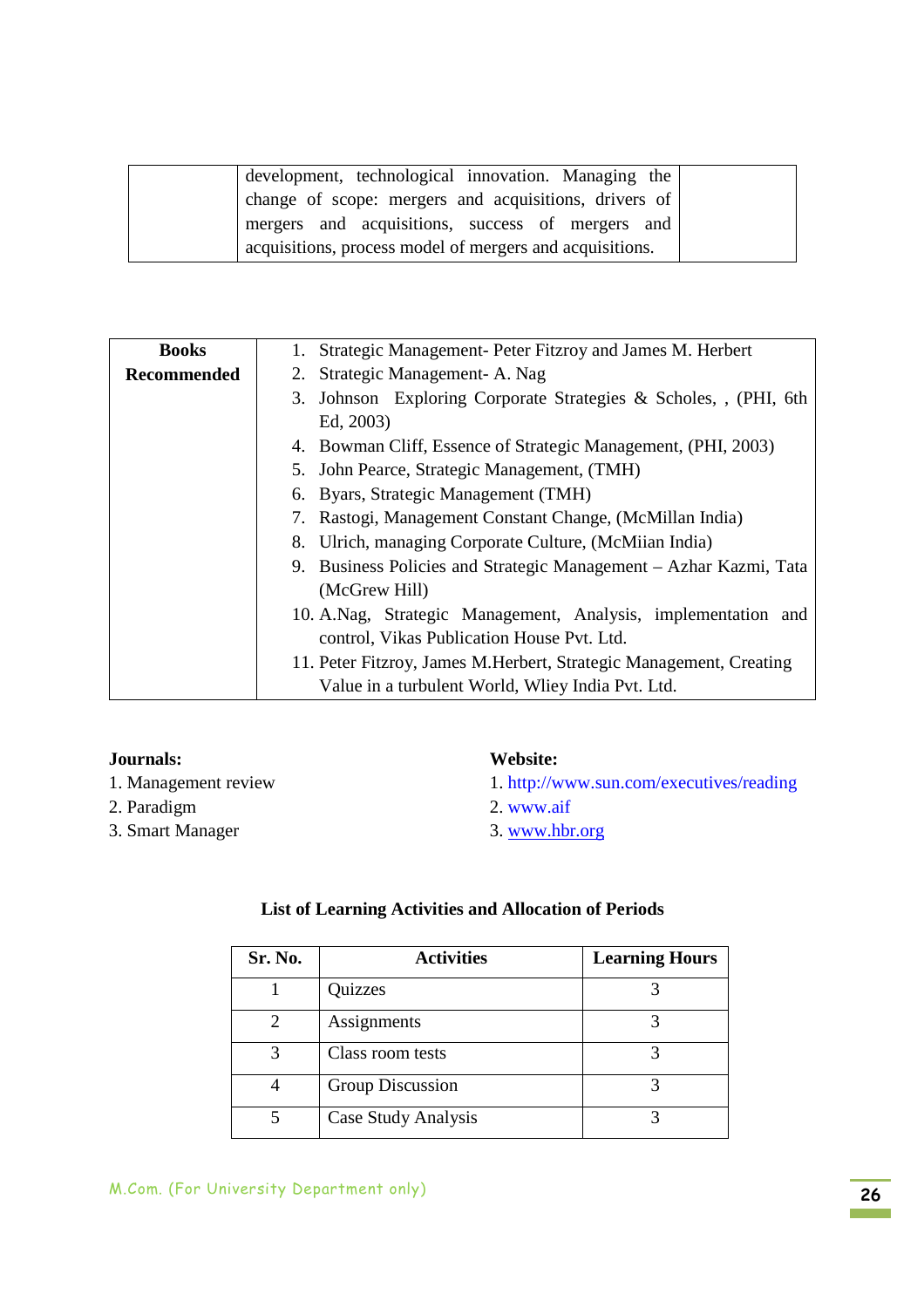### **Semester II**

## **CM-2.5 Business and Professional skills for Excellence.**

|                   | To help acquire proper understanding and practice by students in                                                 |                      |  |
|-------------------|------------------------------------------------------------------------------------------------------------------|----------------------|--|
| <b>Objectives</b> | various professional skills required for excelling in Commercial<br>world.                                       |                      |  |
|                   |                                                                                                                  |                      |  |
| Unit No.          | <b>Topics</b>                                                                                                    | <b>Instructional</b> |  |
|                   |                                                                                                                  | <b>Hours</b>         |  |
| $\mathbf{1}$      | The foundation of excellence -                                                                                   | 10                   |  |
|                   | A. Strategy (customer, competitors and company)                                                                  |                      |  |
|                   | and culture (Commitment, competence<br>and                                                                       |                      |  |
|                   | consistency)                                                                                                     |                      |  |
|                   | <b>B.</b> Using strategic thinking, the essence of strategic                                                     |                      |  |
|                   | planning with<br>strategic thinking. Culture                                                                     |                      |  |
|                   | awareness and culture building, assessing an                                                                     |                      |  |
|                   | organization's culture.                                                                                          |                      |  |
|                   | C. How to match strategy and culture.                                                                            |                      |  |
| $\boldsymbol{2}$  | Necessary skills to achieve excellence:                                                                          | 10                   |  |
|                   | A. Creative insight – importance of insight in                                                                   |                      |  |
|                   | selecting the successful strategy, how to become                                                                 |                      |  |
|                   | an insightful executive.                                                                                         |                      |  |
|                   | <b>B.</b> Sensitivity $-s$ importance of sensitivity initiating                                                  |                      |  |
|                   | strong cultures, how to become a sensitivity<br>executive.                                                       |                      |  |
|                   |                                                                                                                  |                      |  |
|                   | <b>C.</b> Vision – importance of vision in uniting strategy<br>and culture, how to become a visionary executive. |                      |  |
| 3                 | A. Versatility – importance of versatility<br>in                                                                 | 8                    |  |
|                   | converting threats in to opportunities, how to                                                                   |                      |  |
|                   | become a versatile executive.                                                                                    |                      |  |
|                   | B. Focus $-$ importance of focus in exploiting the                                                               |                      |  |
|                   | change, how to become a focused executive                                                                        |                      |  |
|                   | C. Patience – importance of patience in lasting the                                                              |                      |  |
|                   | excellence, how to become a patient executive.                                                                   |                      |  |
| 4                 | <b>Creating excellence:</b>                                                                                      | 10                   |  |
|                   | A. Start up – organizing strategy and culture                                                                    |                      |  |
|                   | B. Growth – holding strategy and culture together                                                                |                      |  |
|                   | and determining appropriate strategy                                                                             |                      |  |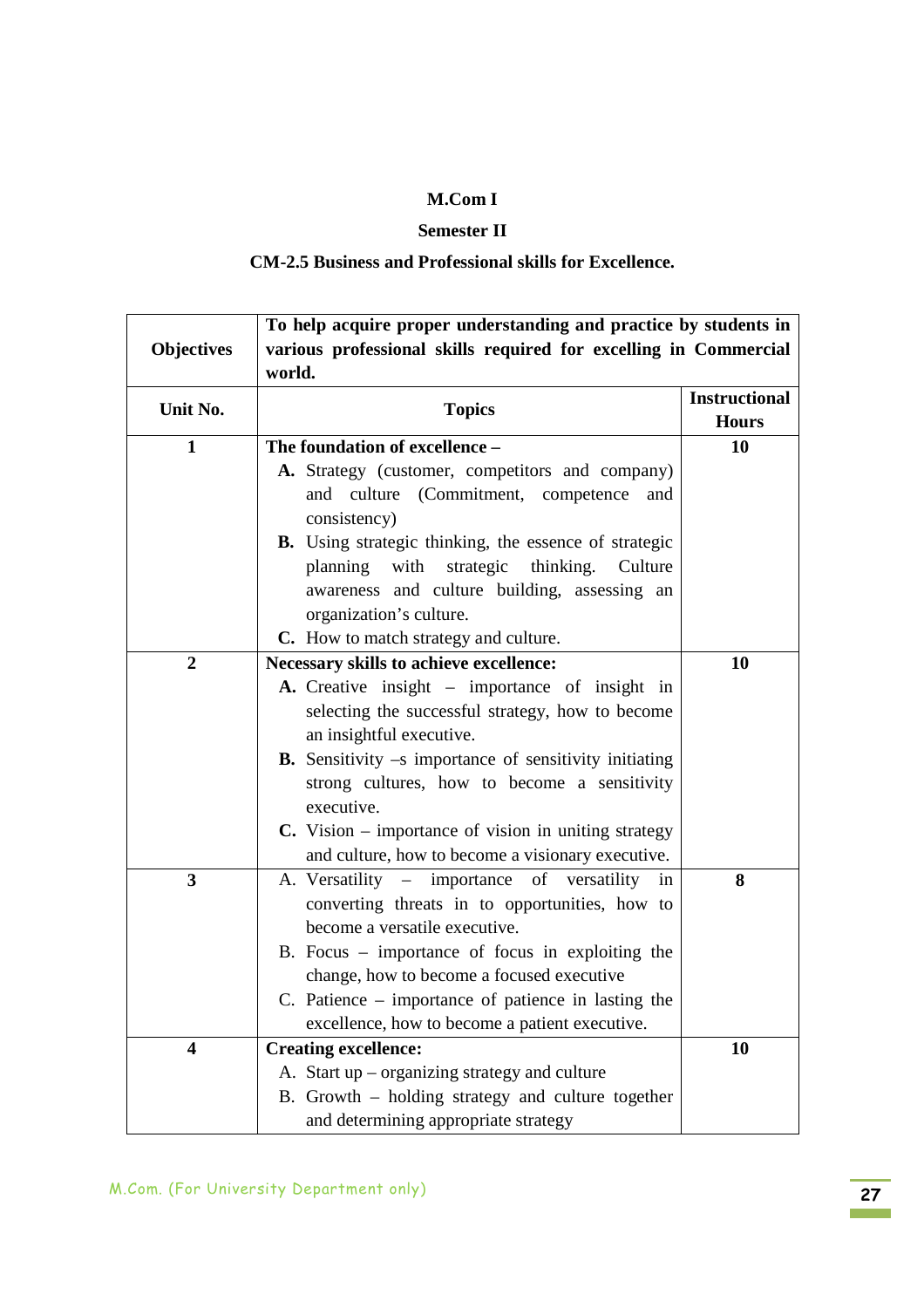|   | C. Crisis – holding altering strategy and culture       |    |
|---|---------------------------------------------------------|----|
|   | D. Evaluation – fine tuning strategy and culture i.e.   |    |
|   | carefully evolving strategy – culture alloy             |    |
| 5 | Listening and speaking, meeting speeches and            | 10 |
|   | techniques of electing response, probing questions,     |    |
|   | recording and closing, observations, methods. Group     |    |
|   | discussion and interviews. Non-verbal expressions:      |    |
|   | body languages, gestures, postures, facial expressions, |    |
|   | and dress codes.                                        |    |

#### **Books Recommended**

- 1. Basic Business Communication: Robert Ma Archer
- 2. Effective Business Communication: Murhy
- 3. Excellence in Business Communication: Thill
- 4. Business Communication: Pradhan & Thakur
- 5. Business Communication: Balsubramanium M.
- 6. Handbook of case writing: Culliton & James W.
- 7. Creating excellence Craig R. Hickman &
- 8. Michael A. Silva George, Allen & Unwin,
- 9. (London Universal book stall, New Delhi)
- 10. Organizational Behavior Stephen Robbins (PHI, New Delhi)
- 11. Managing Creativity for corporate excellence P. N. Ristogi
- 12. The EQ Edge Steven J. Stein and Howard Book
- 13. Achieving managerial excellence S. K.
- 14. Bhattacharya published by S. G. Waswani
- 15. for (Macmillan India Ltd., New Delhi)

#### **Journals:**

- 1. kaleidoscope
- 2. Paradigm
- 3. Indian Management

#### **Website:**

- 1. http://www.bookwatch.com
- 2. www.aif.
- 3. www.hbr.org

| Sr. No. | <b>Activities</b>   | <b>Learning Hours</b> |
|---------|---------------------|-----------------------|
|         | Quizzes             |                       |
|         | Assignments         |                       |
|         | Class room tests    |                       |
|         | Group Discussion    |                       |
|         | Case Study Analysis |                       |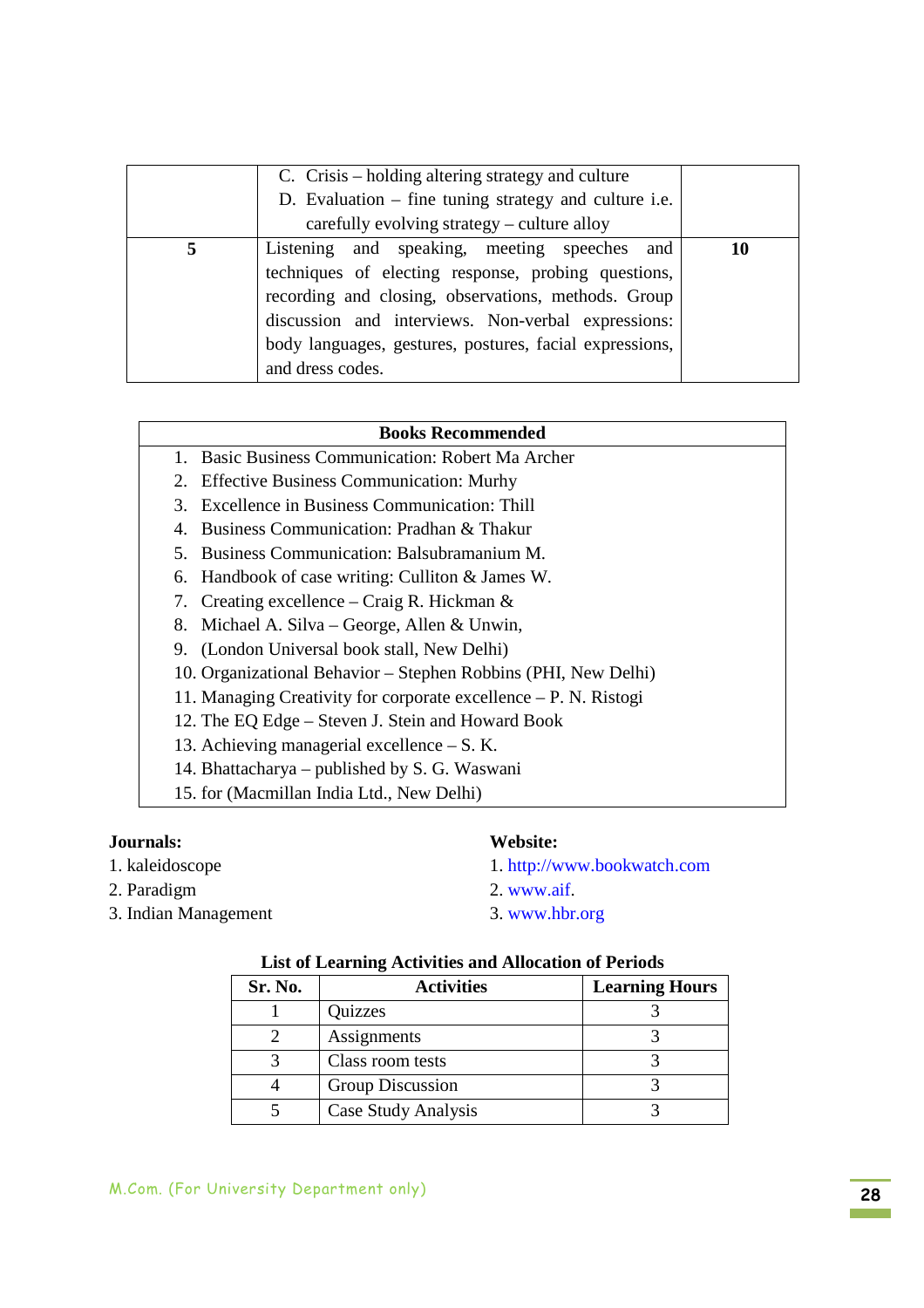# **Semester II**

## **CM-2.6 Research Methodology**

|                         | The objective of this subject is to acquaint and enhance the knowledge             |                      |  |  |
|-------------------------|------------------------------------------------------------------------------------|----------------------|--|--|
| <b>Objectives</b>       | of Research and also to provide insights as to to how research is                  |                      |  |  |
|                         | conducted.                                                                         |                      |  |  |
| Unit No.                | <b>Topics</b>                                                                      | <b>Instructional</b> |  |  |
|                         |                                                                                    | <b>Hours</b>         |  |  |
| $\mathbf{1}$            | <b>Introduction</b> : Meaning of Research, Objectives<br>of                        | 8                    |  |  |
|                         | Motivation of Research, Significance<br>Research,<br>of                            |                      |  |  |
|                         | Research, Research Plan and Design, Types of Research,                             |                      |  |  |
|                         | Research Process, Research Process, Criteria of Good                               |                      |  |  |
|                         | Research, Problems Encountered while doing research.                               |                      |  |  |
| $\boldsymbol{2}$        | Defining the Research Problem and Research Design                                  | 8                    |  |  |
|                         | What is a Research Problem? Selecting the Problem,                                 |                      |  |  |
|                         | Necessity of Defining the Problem, Technique Involved in                           |                      |  |  |
|                         | Defining the Problem, Meaning of Research Design, Need                             |                      |  |  |
|                         | for Research Design, Features of a Good Design, Different                          |                      |  |  |
|                         | Research Design.                                                                   |                      |  |  |
| $\mathbf{3}$            | <b>Sampling:</b> Need for Sampling, Implications of a Sample                       | 08                   |  |  |
|                         | Design, Steps in Sampling Design, Criteria of Selecting a                          |                      |  |  |
|                         | Sample, Sampling Procedure, Characteristics of a Good                              |                      |  |  |
|                         | Sample Design, Different Types of Sample Design                                    |                      |  |  |
| $\overline{\mathbf{4}}$ | Methods of Data Collection: Collection of Primary Data,                            | 08                   |  |  |
|                         | Observation Method, Interview Method, Collection of Data                           |                      |  |  |
|                         | through Questionnaires, Data through Schedules, Other                              |                      |  |  |
|                         | methods of data collection, Collection of Secondary Data,                          |                      |  |  |
|                         | Selection of Appropriate Method of Data Collection, Case                           |                      |  |  |
|                         | Study Method, Conclusion                                                           |                      |  |  |
| 5                       | <b>Testing</b><br><b>Hypothesis</b> : What<br><b>of</b><br>is<br>Hypothesis,<br>08 |                      |  |  |
|                         | Characteristics of Hypothesis, Basic Concepts Concerning                           |                      |  |  |
|                         | Testing of Hypothesis, Chi-Square Test, ANOVA, T-Test                              |                      |  |  |
| 6                       | Writing Research Report : Qualities of good report,                                | 08                   |  |  |
|                         | Significance of Report Writing, Steps in Report Writing,                           |                      |  |  |
|                         | Layout of the Research Report, Content of Report, Format-                          |                      |  |  |
|                         | Orders & Cautions in writing a good research report                                |                      |  |  |